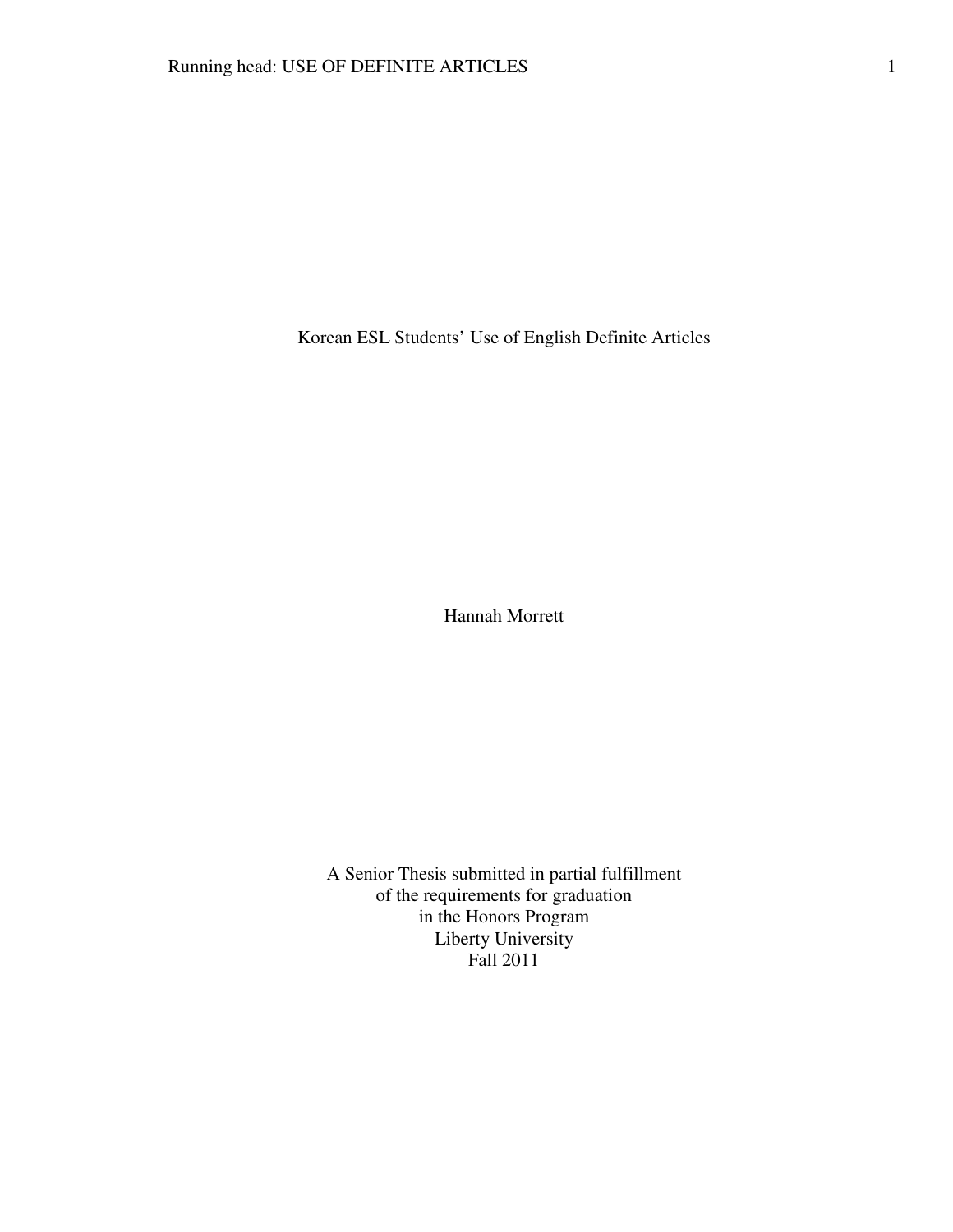Acceptance of Senior Honor Thesis

This Senior Honors Thesis is accepted in partial fulfillment of the requirements for graduation from the Honors Program of Liberty University.

> Jaeshil Kim, Ph.D. Thesis Chair

\_\_\_\_\_\_\_\_\_\_\_\_\_\_\_\_\_\_\_\_\_\_\_\_\_\_\_\_\_\_\_

Paul Müller, Ph.D. Committee Member

\_\_\_\_\_\_\_\_\_\_\_\_\_\_\_\_\_\_\_\_\_\_\_\_\_\_\_\_\_\_\_

Bruce K. Bell, Ph.D. Committee Member

\_\_\_\_\_\_\_\_\_\_\_\_\_\_\_\_\_\_\_\_\_\_\_\_\_\_\_\_\_\_\_

James H. Nutter, D.A. Honors Director

\_\_\_\_\_\_\_\_\_\_\_\_\_\_\_\_\_\_\_\_\_\_\_\_\_\_\_\_\_\_\_

\_\_\_\_\_\_\_\_\_\_\_\_\_\_\_\_\_\_\_\_\_\_\_\_\_\_\_\_\_\_\_ Date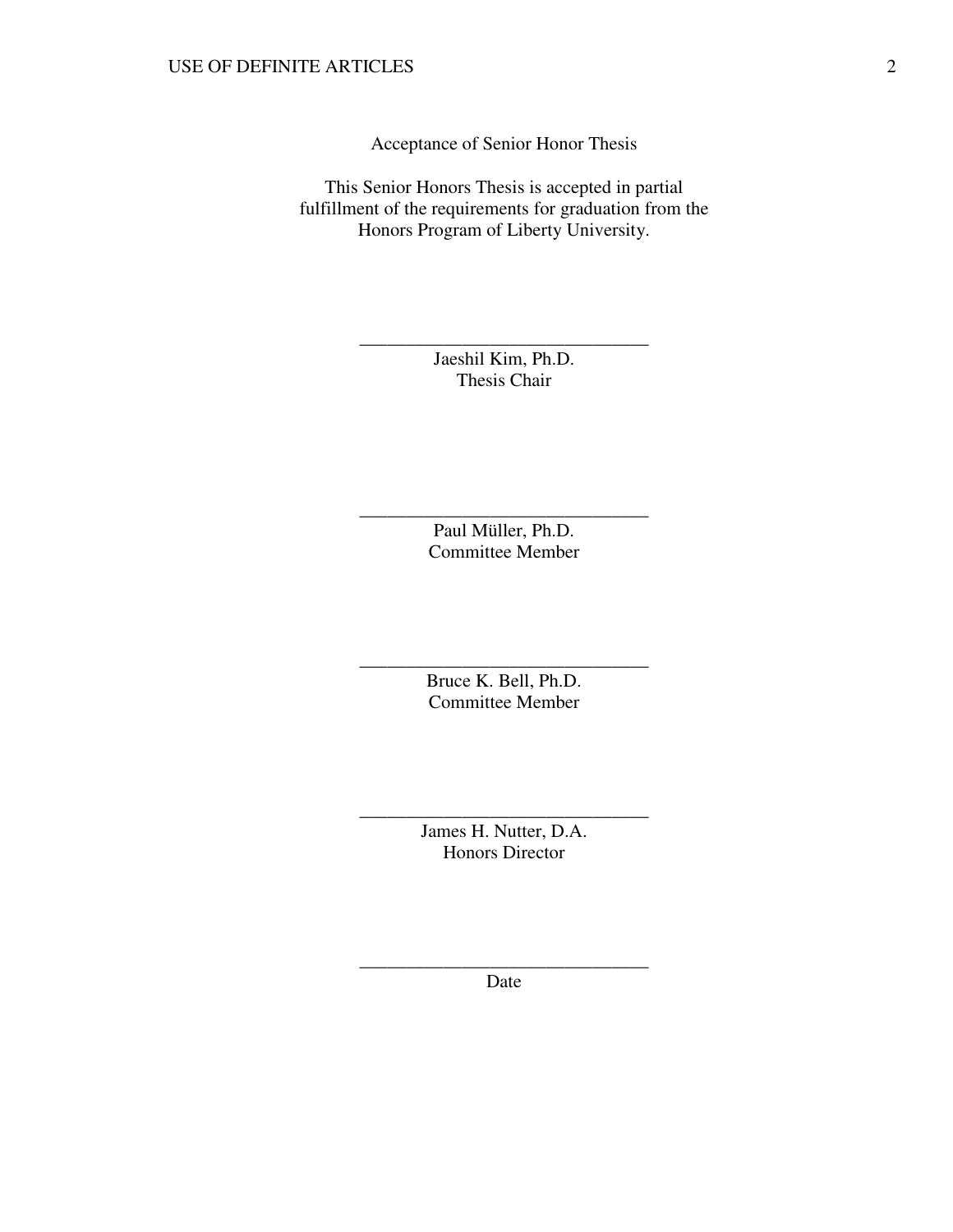### Abstract

Misuse of English articles is a very common error among ESL students. If a student's first language does not contain an article, learning a second language that has an article system will prove to be very difficult. Korean is an example of a language that does not contain articles, but instead relies heavily on the context of the sentence, as well as determiners to indicate definiteness and specificity. In order to understand how students learn and acquire English articles, a basic understanding is needed of Language Acquisition and theories of Second Language Acquisition. These explanations are continued through various literature reviews and studies. To further emphasize the common mistakes of the definite article by Korean students, research is carried out based on six high school ESL students and their personal journal entries for their ESL class. It is predicted that omission of the definite article is very common among Korean ESL students based on other studies, and this hypothesis is borne out. Suggestions for further research are discussed, as well as pedagogical implications of this topic for ESL teachers.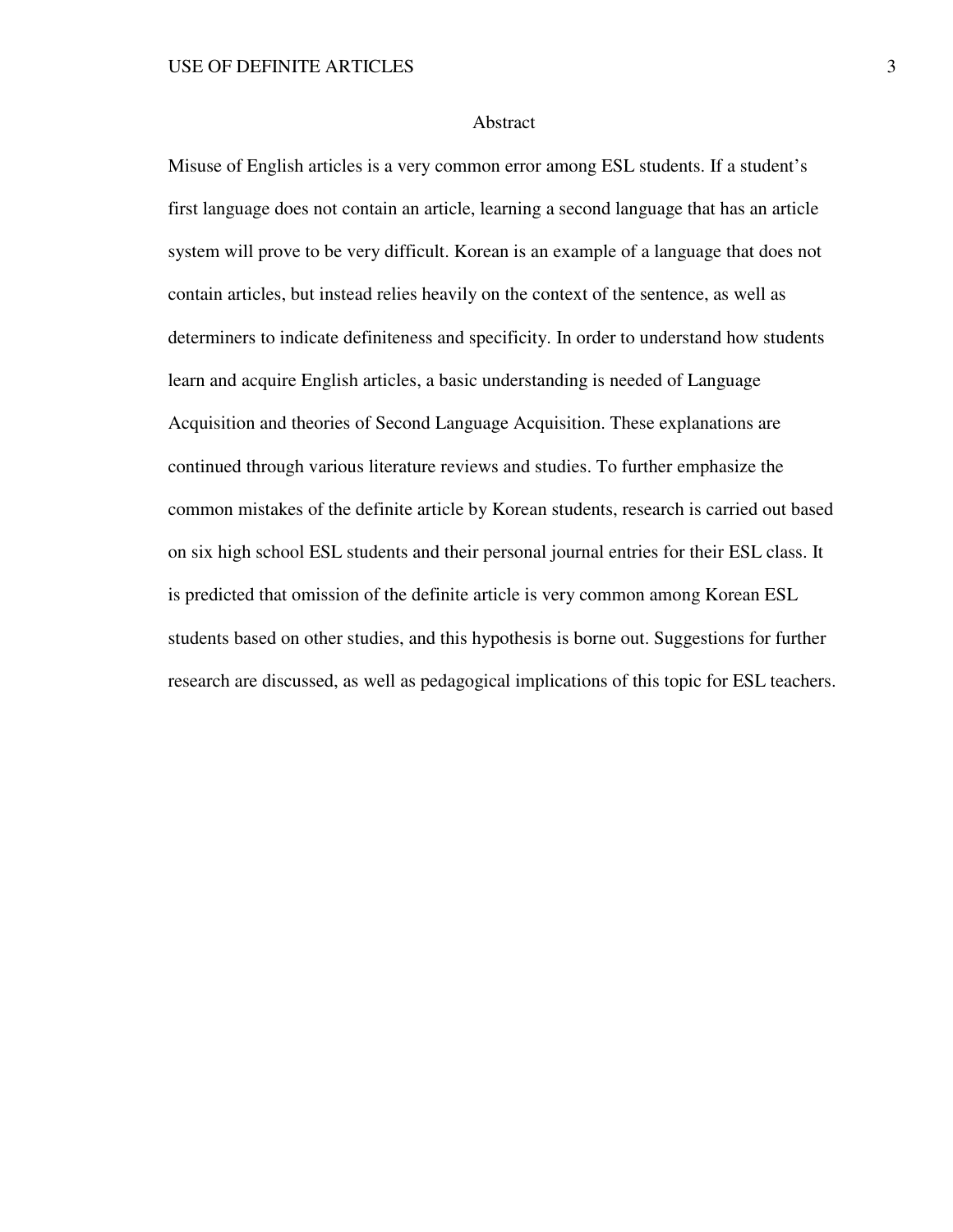Korean ESL Students' Use of English Definite Articles

ESL teachers cannot effectively teach until they fully understand the background knowledge, first languages, and cultural differences of their students. One topic that has been of particular interest in recent years is the English article system. While some languages have articles, many languages do not determine object definiteness or indefiniteness based on an article system. Rather, definiteness or the lack of it is based solely on the context of the conversation or writing. Korean is an example of such a language. Due to the lack of an article system in Korean, definiteness and specificity of an object are determined by word order, context, and demonstratives.

 Because of this linguistic diversity, Korean ESL students face great obstacles when learning and acquiring the English article system. Furthermore, due to the differences between Korean and English when discussing definiteness, Korean ESL students have been found to transfer certain characteristics of their first language to the target language.

To better understand such difficulties, a focus needs to first be made on second language acquisition (SLA), as well as the differences between SLA and first language acquisition. In the context of second language acquisition, the topic of linguistic transfer will be the focus for the remainder of the studies and discussion. Certain characteristics of Korean will be compared to English articles to better understand the linguistic differences and the possibility of first language transfer. The English definite article will then be considered in great detail according to its various subcategories and uses, and the way in which Korean ESL students acquire and sometimes misuse the definite article will be examined through past research. Informal research will then be discussed to further the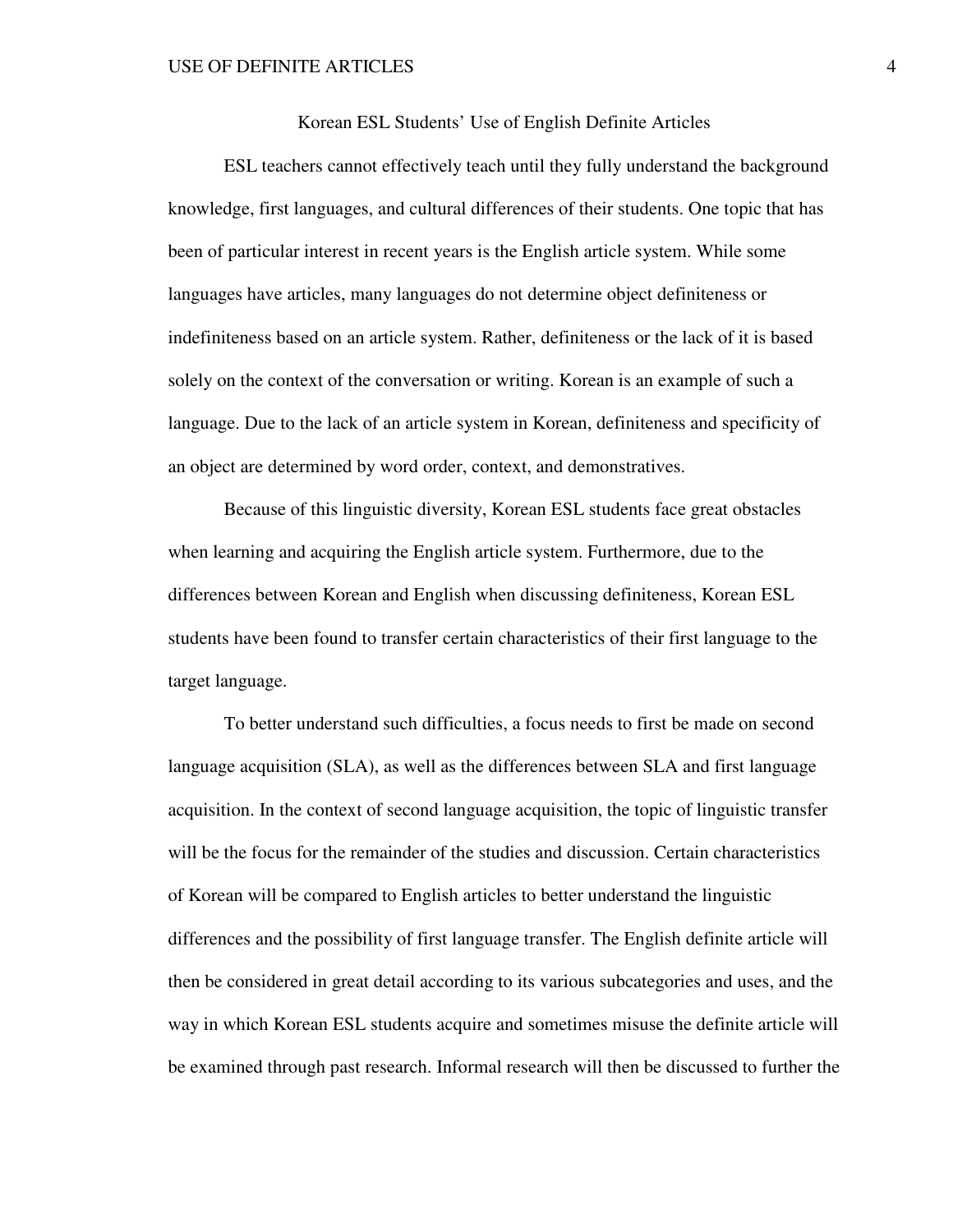results that have been found in various studies and literature reviews. Specifically, it has been found that when acquiring English as a second language, omission of the English definite article is one of the most common article mistakes among Korean ESL students due to the influence of Korean and its lack of an article system.

# **The Korean Language**

 For Korean students, it is very difficult to learn the usage of articles in English, because such a system has no equivalent in their native language. Korean students are accustomed to understanding definiteness according to context, word order, and demonstratives, not according to articles. English article acquisition studies have shown that the omission of appropriate articles is one of the most common mistakes for Korean ESL learners (Myers, 1992). Korean sentences can be interpreted several different ways, and the only way to fully understand the meaning is to understand the context in which the sentence is being used, for example:

Na-nun ecey tosekwan-eyse chayk-ul pilli-ess-ta. I-TOP yesterday library-from book-OCC check out-PAST-DEC "I checked out a/the book (or books) from a/the library (or libraries)" (Kim & Lakshmanan, 2008)

 In this sentence, *chayk*, meaning 'book,' can be interpreted four different ways. It could refer to 'a book,' 'the book,' 'books,' or 'the books' (Kim & Lakshmanan, 2008). The noun, *tosekwan*, meaning 'library,' can also be interpreted as an indefinite singular, definite singular, indefinite plural, or a definite plural noun. The interpretation is often entirely based on the context of the conversation.

In the following sentence, this can be seen as well: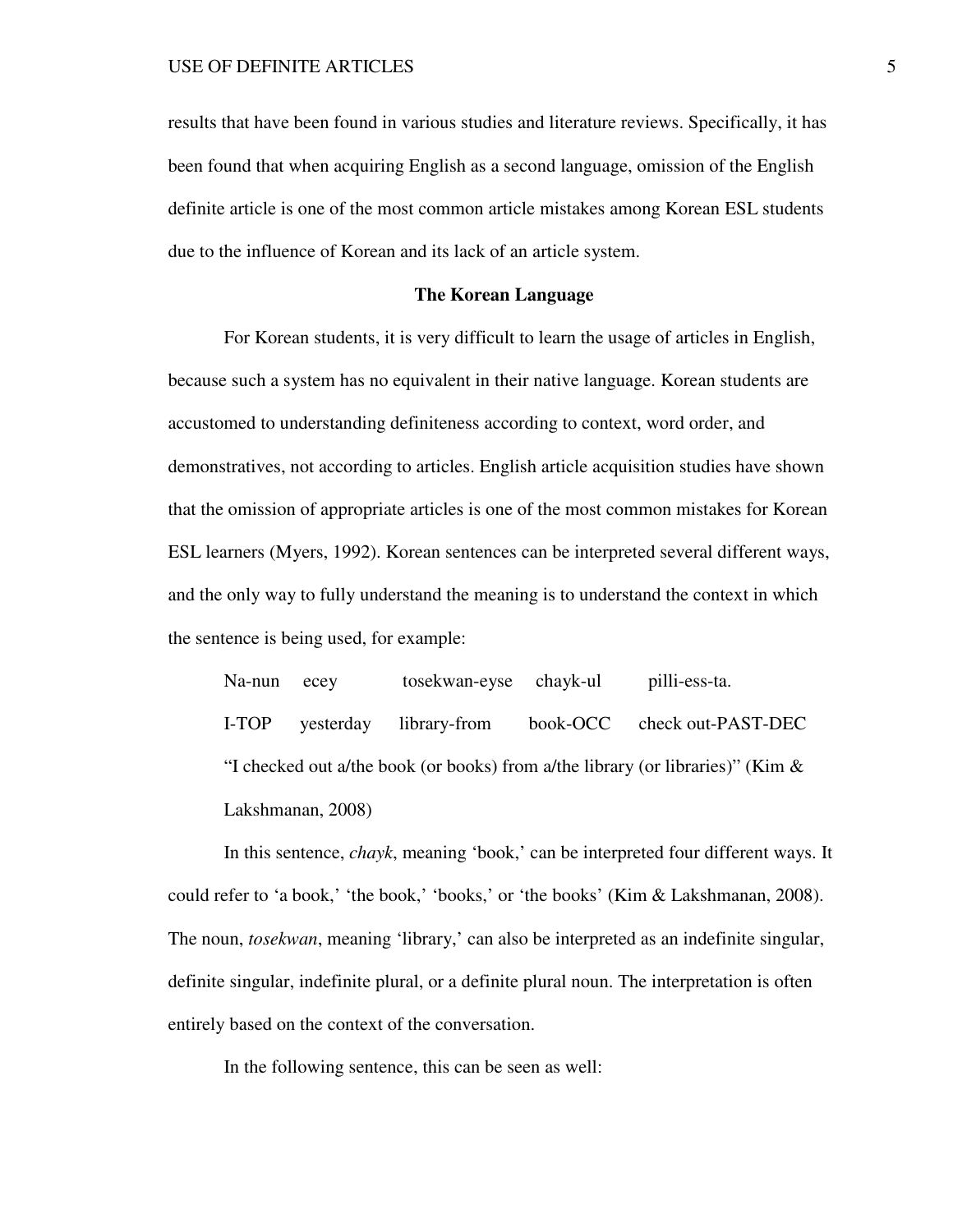$t$ aum-nal orin-nun  $ta$ i hakjo-ro tora-wa-t-ta next-day we-TOP again school-to back-come-PST-DECL "The next day, we came back to school." (Morrett, 2010)

 "Next day" is not used with 'the', as is grammatically correct in English, but instead the zero article was used (in other words, 'the' was omitted).

There is a Korean case marker that can be dropped in certain situations (Kim  $\&$ Lakshmanan, 2008). However, in contrast with other languages such as Turkish, the Korean "accusative case marker does not appear to be associated with specificity" (p. 90). For example:

Myenghuy-ka chayk-(ul) sa-ko siphe ha-n-ta Myenghuy-NOM book-ACC buy-COMP want do-PRES-DECL"Myenghuy wants to buy the book/the books/a (specific) book/ a (nonspecific) book/books" (Kim & Lakshmanan, 2008, p. 90)

 In this previous sentence, although the accusative case marker *–ul* is attached to the noun *chayk* (meaning 'book'), it does not indicate specificity. Kim and Lakshmanan (2008) go on to state that two different interpretations can be made, one of zero case form and the other of "overt accusative case form" for the nominal object (p. 90). Therefore, in contrast with other English L2 learners who may be able to rely on a similar article system from their first language, Korean ESL learners do not have a similar system in their first language. Korean ESL students have the difficulty of not only understanding that there are many situations in English in which articles are required, but also in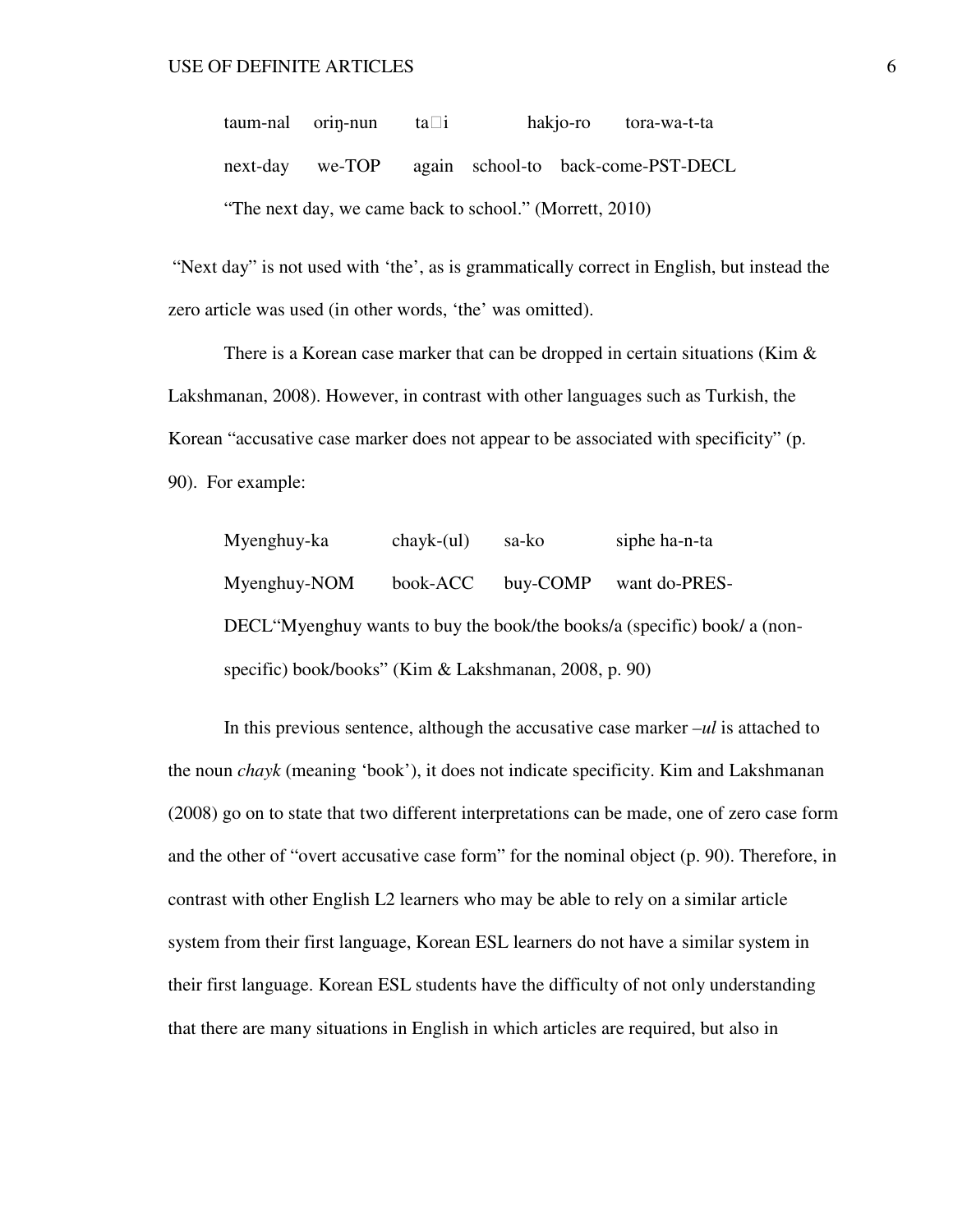determining "how the meanings associated with the article system are mapped into morphological forms" (p. 91).

## **The English Article System**

Most Slavic, Asian, and numerous African languages do not have articles, and languages that have articles or morphemes similar to articles do not often use them in a similar way to the English articles (Celce-Murcia & Larsen-Freeman, 1999).

 According to Celce-Murcia and Larsen-Freeman (1999), there are more specific categories of definite article use. There is a generic use of 'the,' to show a more formal and abstract idea; for example, "The lion is the king of the beasts." When the definite article is used with plural or collective nouns, it conveys "a sense of generic collectivity" (p. 279). However, most instances of 'the' in speaking and in writing are nongeneric uses. When a speaker or writer is using 'the,' he or she is directing the listener or reader to understand the reference of 'the' under the "mental set of objects" (p. 279) that the speaker is considering. This may be a situational-cultural, textual, or structural basis.

 Situational-cultural subcategories include general cultural use, immediate situational use, perceptual situational use, local use (general knowledge) and local use (specific knowledge). General cultural use is when the object that is being referred to is an exclusive object to everyone. For example, 'the earth,' 'the sky,' or "the sun," are always referred to using 'the' because these are nouns that have only one in existence. Perceptual situational use is employed when the referent is visible or audible by both the speaker and listener. For example, "Pass the salt, please." The salt is visible to both parties, so 'the' is used. Immediate situational use is when the speaker refers to an object that is in the same vicinity as the speaker and the listener, but may not be currently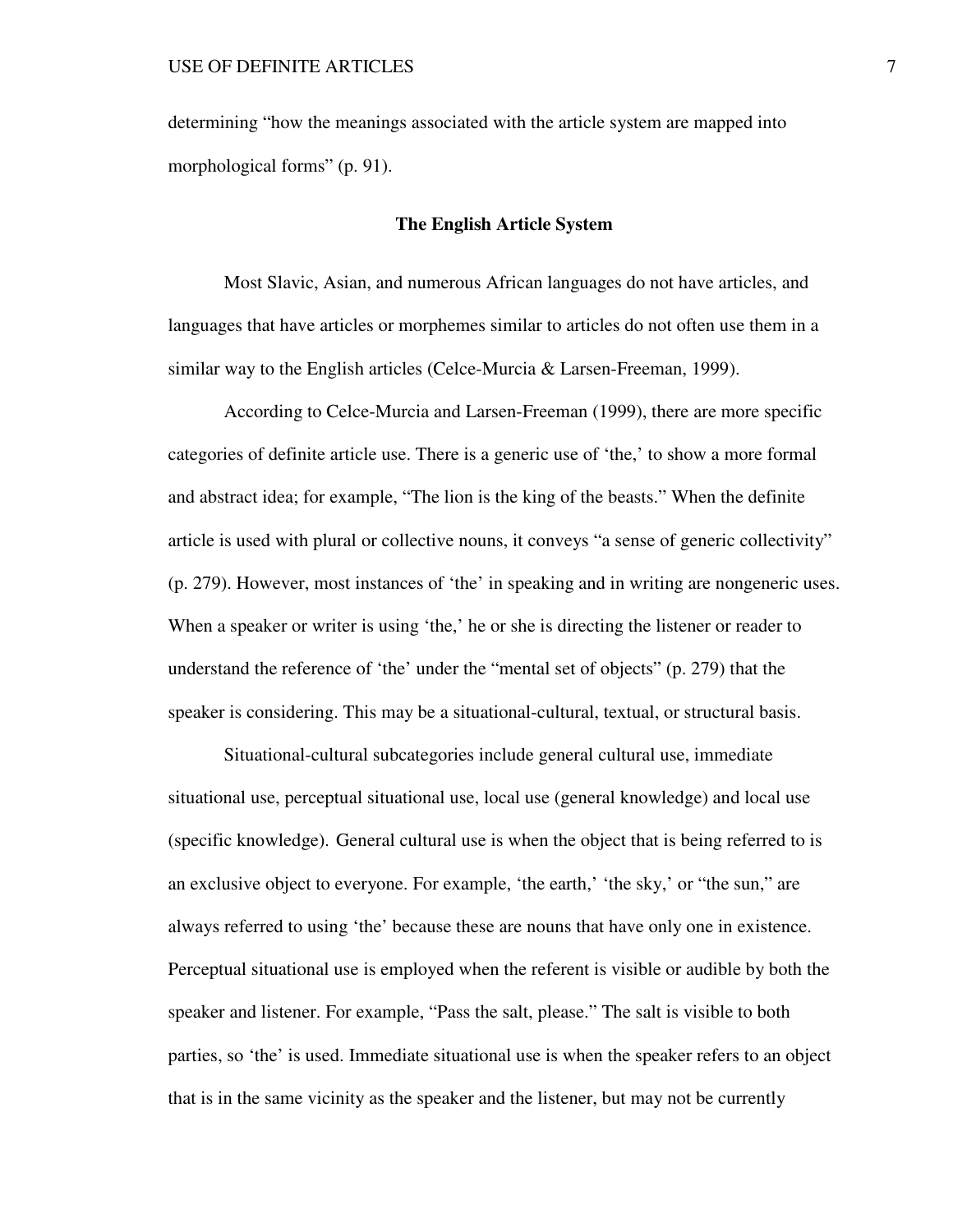visible. If a person said, "Be careful when you go into that room. The cat may scratch you." 'The' is used with the referent 'cat' as an example of immediate situational use.

Local use (general knowledge) is used when an object is understood uniquely by members of a family or village. 'The car,' 'the house,' and 'the pub,' are examples of such, because such examples are found in many families or villages. Local use (specific knowledge), however, is used when a referent is "unique for members of a specific community" (Celce-Murcia & Larsen-Freeman, 1999, p. 279).

As for textual subcategories, there are three: anaphoric use, deductive anaphoric use, and cataphoric use, which are used as instructions to the listener or reader to "locate the co-referent in the text" (p. 279). Anaphoric use, also known as prior mention, is used when an object has been previously referred to in the conversation or writing. For example, if a speaker was describing a person, the speaker could say, "I see a woman over there. The woman is wearing a white shirt." 'The' is employed in the second sentence because the speaker is mentioning the same object, 'a woman,' that appeared in the first sentence. Deductive anaphoric use is when an object is stated that is similar or related to a previously-stated referent. The speaker and the listener understand the association between spoken objects, especially when objects are components or attributes of one another. For example, 'the' would be used before 'singer' and 'drummer' in the following sentences: "I went to a concert two nights ago. The singer was very good, but the drummer was not." Since 'singer' and 'drummer' are components of the noun 'concert,' deductive anaphoric article use is employed based on this shared knowledge between the speaker and listener.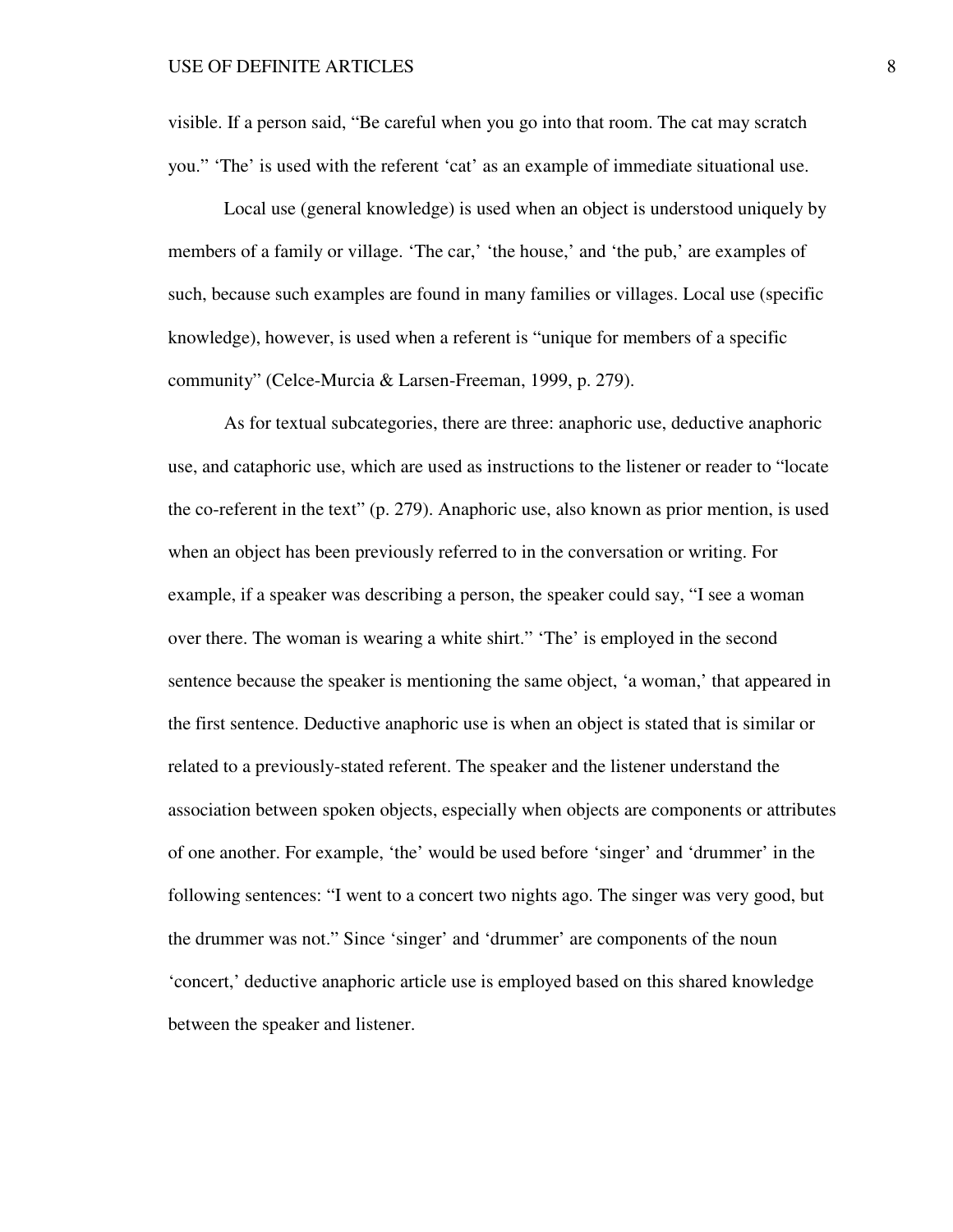Finally, there are two structural-based uses of the definite article. Usage with post-modifier is the first category. When an object is followed by a relative clause or a prepositional phrase that describe the object, a definite article is used. For example, in the sentence, "The dog that I walked last week is now at the vet for a leg injury." While the object, 'dog' has not been previously mentioned or associated with another object, it is modified by the relative clause, "that I walked last week," and thus is paired with a definite article.

An object can also be used with ranking determiners and adjectives, which would qualify as the final sub-category under structurally-based instructions. For example, it is known that *the* first men to climb to the top of Mount Everest were Edmund Hillary and Tenzing Norgay (Morris, 1999). 'The' is used before 'men,' because the men are ranked according to a skill or event. There may also be idiomatic expressions in which 'the' is always used (Celce-Murcia & Larson-Freeman, 1999). For example, in the expression, "He's right on the mark" (p. 280), 'the' is always used before 'mark.'

Understanding proper and common nouns is also necessary in order to use definite articles correctly. Proper nouns are always definite, yet they do not usually use the definite article unless a speaker is showing emphasis or unless they are specific borrowings from other languages; for example "The Matterhorn" (Celce-Murcia & Larson-Freeman, 1999, p. 275). Plural proper nouns, however, always use the definite article (e.g., The Smiths).

The sheer number and usages of the definite article emphasize the difficulty for ESL students to not only understand, but also correctly use articles. Celce-Murcia and Larsen-Freeman (1999) also point out that "some uses are truly culture bound, which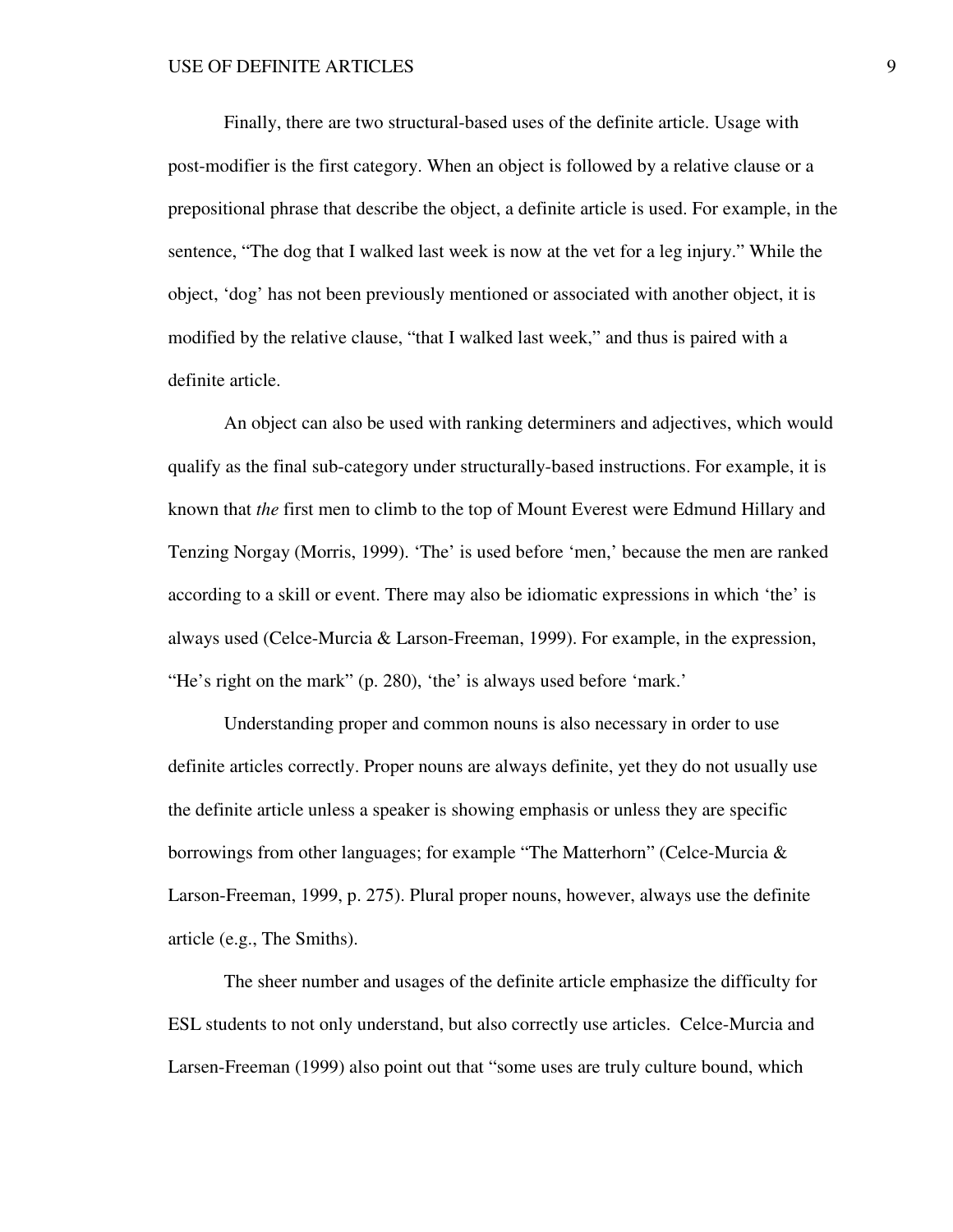makes them particularly difficult for learners who do not share the culture behind the language" (p. 280). Furthermore, it is stated that an understanding of article use goes beyond an understanding of their structure and meaning. Rather, article use is "a reflection of shared knowledge between the interactants in any act of ongoing communication" (p. 280). When a speaker uses an article in reference to an object, he or she is basing the use on the assumption that the listener shares the same information about the object or context.

The "zero" article is also a major area of misunderstandings and misuse by ESL students. According to Celce-Murcia and Larsen-Freeman (1999), there are two different zero articles. One that is generally referred to as the zero article is the least definite and is used with "nonspecific or generic Noncount and plural nouns" (p. 280). For example, in the sentence "The boy ate (a) chicken," using 'a' would make 'chicken' a count noun, meaning he ate an entire chicken, while using the zero article signals a noncount noun, meaning that he ate some chicken (p. 281).

The other type of zero article is also referred to as the null article, and is a more definite version of the zero article. The null article occurs in situations where a singular count or proper noun is being used. For example, in the sentence "Mr. Phillips was appointed (the) treasurer" (Celce-Murcia & Larsen-Freeman, 1999, p. 281), if the null article is used, treasurer becomes a name, while if 'the' is used, 'the treasurer' becomes a description of Mr. Phillips.

According to Liu and Gleason (2002), article omission, or overuse of the zero article, has been found in several studies to be more common than a misuse of definite articles. Master (1987) found that subjects whose native language did not have an article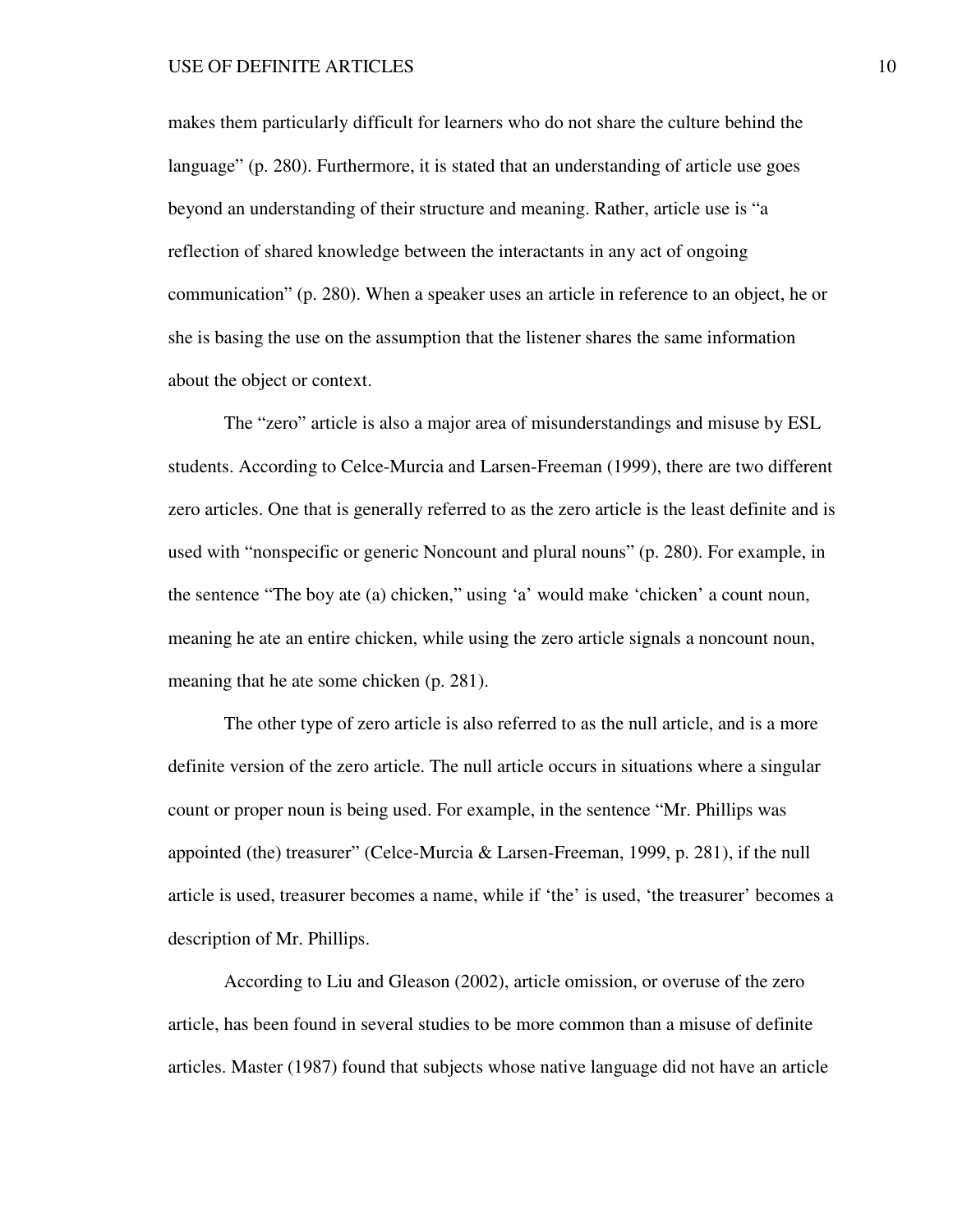system had a problem with overusing the zero article that "continued even at the advanced level" (p. 5) of proficiency.

According to Kim and Lakshmanan (2009), there are semantic distinctions of specificity and definiteness in many languages that contain article systems (Kim  $\&$ Lakshmanan, 2009). Definiteness often refers to knowledge that is shared between the speaker and the listener. Specificity, however, is the knowledge that only the speaker possesses. Most article choices in English depend on definiteness, not specificity. Thus, when a speaker and listener share knowledge of a definite context, the definite article 'the' is used. Kim and Lakshmanan (2009) note that there have been numerous studies which have shown that Korean L2 speakers of English base their understanding and use of English articles on both definiteness and specificity even though there are differences between the two attributes. This reliance on specificity can cause misuse and misunderstanding of the definite article.

## **Language Acquisition**

Understanding how a person acquires a language, whether a first or second language, is needed in order to comprehend the ways in which a Korean student acquires English; specifically, the way in which articles are learned and understood by a Korean student.

Second language acquisition is when another language is introduced after a first language is already established. There is, however, a difference between acquiring a second language and learning a second language. Acquiring a language includes a subconscious effort in a more natural environment than what is taught in a classroom. In contrast, language learning is a much more conscious effort than acquisition. While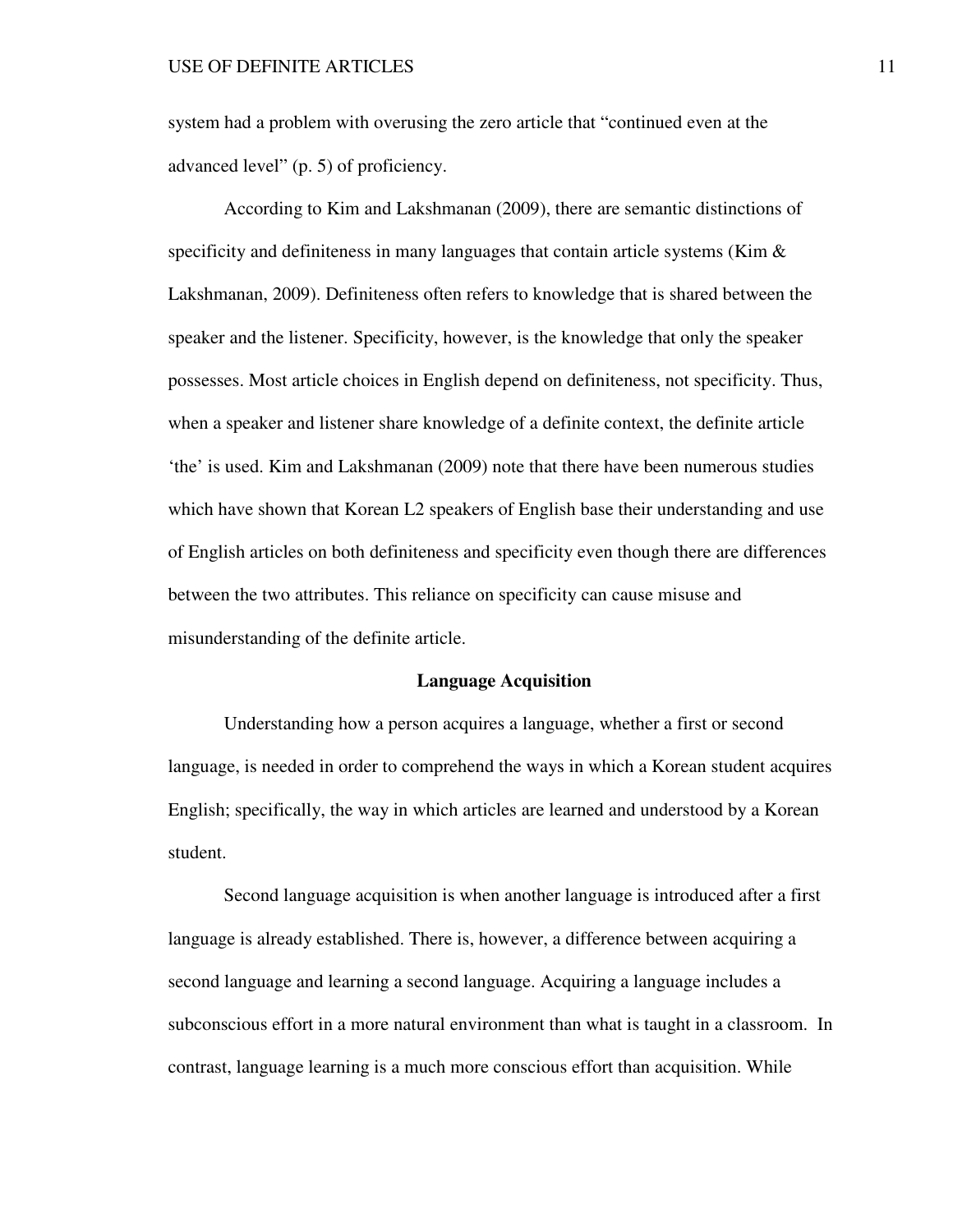acquisition is developed with interaction in the target language, language learning is often helped through emphasis of error correction and the formation of language rules. Second Language Acquisition is a theory that is often based on the idea that a second language can be successfully obtained in a way that is similar to the acquisition of a person's first language.

Acquisition of a first language is first shown in the beginning months of an infant's life. During these months, 'babbling' (uttering sounds without any meaning) will begin (Crain & Martin, 1999). A child's first words will occur around one year old, while two-word utterances begin around a year and a half. At two years of age, a child has a vocabulary of around 400 words and can create many one-word utterances, as well as two- and three-word statements. A child will go through several other stages of language development by the time he or she reaches the age of five. After five years of age, a child has the ability to engage in "more social conversations" (Crain & Martin, 1999, p. 31) with his or her peers, while also developing the ability to define words and correct one's own errors.

According to Krashen (1981), when a second language is considered to be fully acquired, a speaker can successfully participate in "meaningful conversation" (p. 1), in which speakers are focused on the message being conveyed, not the forms or possible errors of their speech. While language learning and language acquisition are both important in order to be successful, language acquisition often focuses more on communicative efficacy.

Second language acquisition differs for learners due to many factors, including the first language of the learner, the access to the second language, and the internal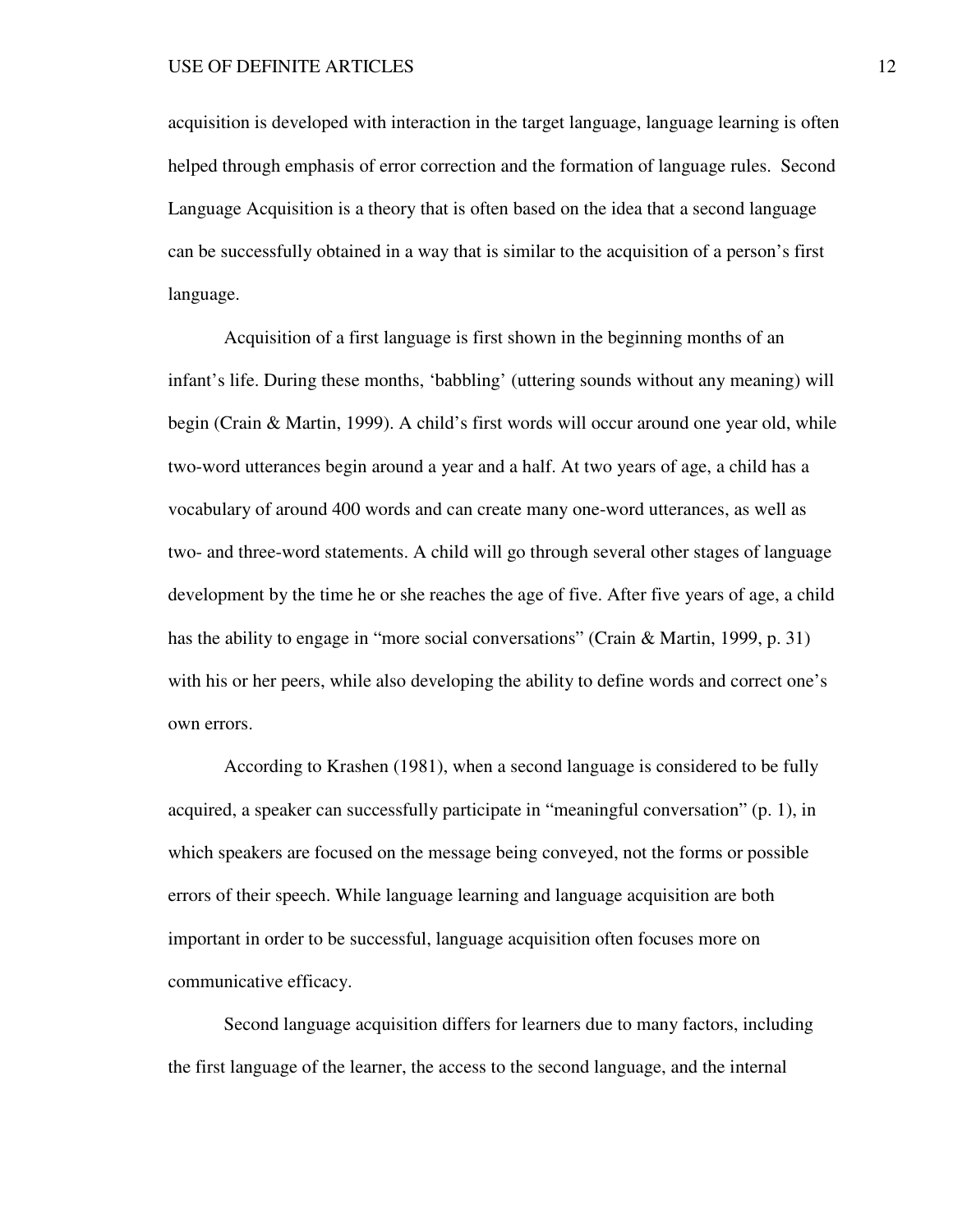motivation of the learner. How long the acquisition of a second language takes depends on the environment the speaker is in, how old the speaker is when exposed to the language, and the differences between his or her first language and the target language.

While some aspects of a language may be unique to that language, there are universal characteristics as well. Expressing definiteness and specificity are universal to all languages, yet the way in which they are expressed differs. In English, definiteness and specificity are shown through definite and indefinite articles, 'a,' 'an,' and 'the.' Articles, however, are often not found in other languages, so other syntactical or grammatical means take place to express these universal characteristics. Korean does not contain articles, but instead relies on word order and demonstratives to indicate specificity and definiteness.

The issue then emerges of whether it is more difficult for a native English speaker to learn Korean, or for a native Korean speaker to learn English. When learning Korean, a native English speaker has background knowledge of using English articles to show specificity. He or she has a language foundation of a concrete language characteristic (as opposed to a more abstract use of word order or context). Thus, when learning Korean's more general expressions of specificity (based on context, word order, or various demonstratives), the learning process will be easier than when a native Korean speaker learns the English articles. A native English speaker has a higher awareness of specificity systems based on the English article system. In contrast, for Korean speakers, they may find it to be much more difficult to go from a general specificity language background, to a second language in which specificity is expressed with a language feature that is new to them.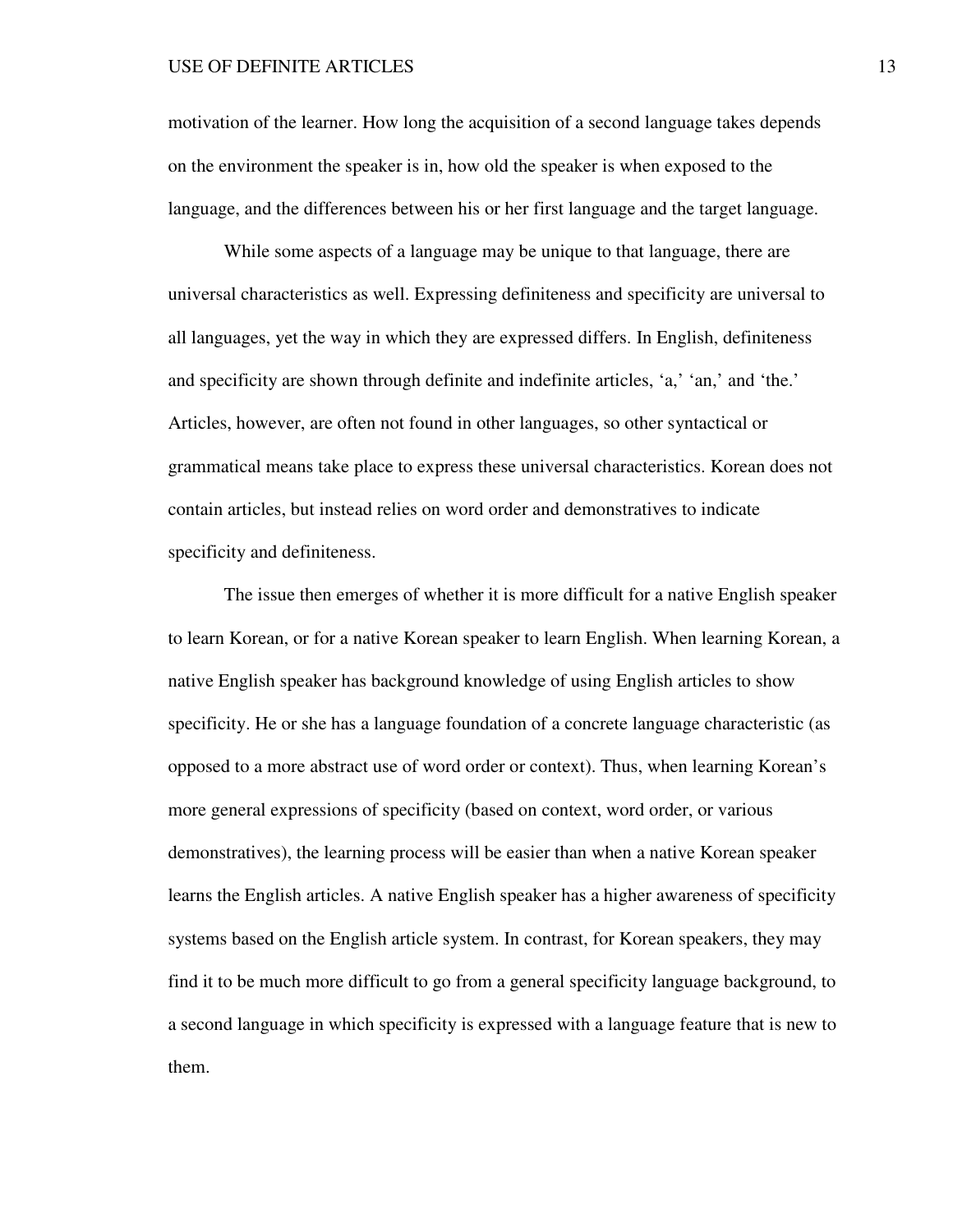This phenomenon can be explained more thoroughly in context of the Subset Principle. According to this principle, a language that allows for more grammatical utterances (as compared to another language's grammatical functions) is a 'superset' to the language being compared to (O'Grady, 2005). More specifically, this can be seen through the Null Subject Parameter, shown below:



*Figure 1.* Subset/superset relation for the Null Subject Parameter

Since an article-less language has a wider range of "grammatical utterances" (O'Grady, 2005, p. 414) than a language that is limited by an article system, the articleless language would be considered the superset around the subset, which would be a language with articles.

In this situation, the superset would be languages that do not have an article system (such as Korean), while the subset would be languages that do contain an article system (such as English). O'Grady (2005) explains that it is more difficult for a person whose first language is a superset to learn a second language that is a subset, than vice versa. If a native English (subset) speaker was learning Korean (superset) as a second language, the learner would have assumptions about Korean based on the parameters of English; in this case, the parameters of articles. This would lead to the belief that the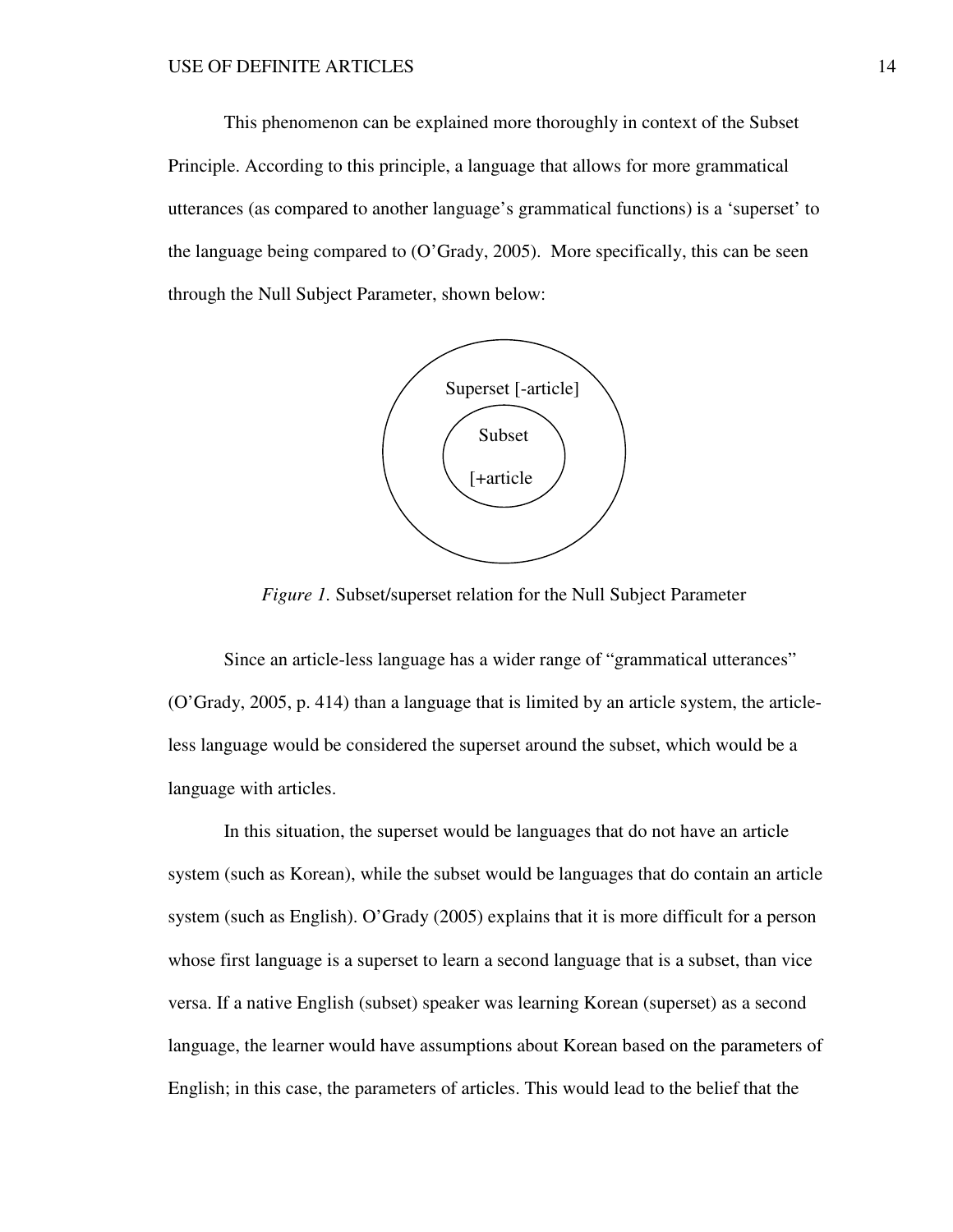Korean language would contain articles. However, when the learner begins learning Korean, there will be an exposure to sentences that do not contain articles. This will cause the native English learner to reset the parameters created by the first language (English). When a learner is exposed to specific "grammatical utterances" that cause a resetting of a parameter, this is known as positive evidence.

In comparison, if a native Korean speaker is learning English as a second language, the learner will have the assumption that English is [-article] because of the parameters set by the learner's first language. The learner may come across grammatically correct English sentences in which an article is not used (e.g.: a proper noun). The learner will see many examples of nouns with articles, but will not have direct evidence that it is ungrammatical to omit an article. The learner will need to make observations about what is "missing or ungrammatical in the data" (p. 415), which is known as negative evidence.

When an English speaker is learning Korean, there is positive evidence that is available, but when a Korean speaker is learning English, negative evidence (or the lack of evidence) is needs to be observed by the learner. Therefore, the Null Subject Parameter stipulates that it is more difficult for Korean speakers to learn the article system of English than for English speakers to learn the article-less aspects of Korean.

# **Literature Review**

## **First Language Acquisition**

The acquisition of English articles by native English speakers is important to understand, because the rules that are naturally acquired are the same rules that make it extremely difficult for nonnative English speakers to learn the article system. The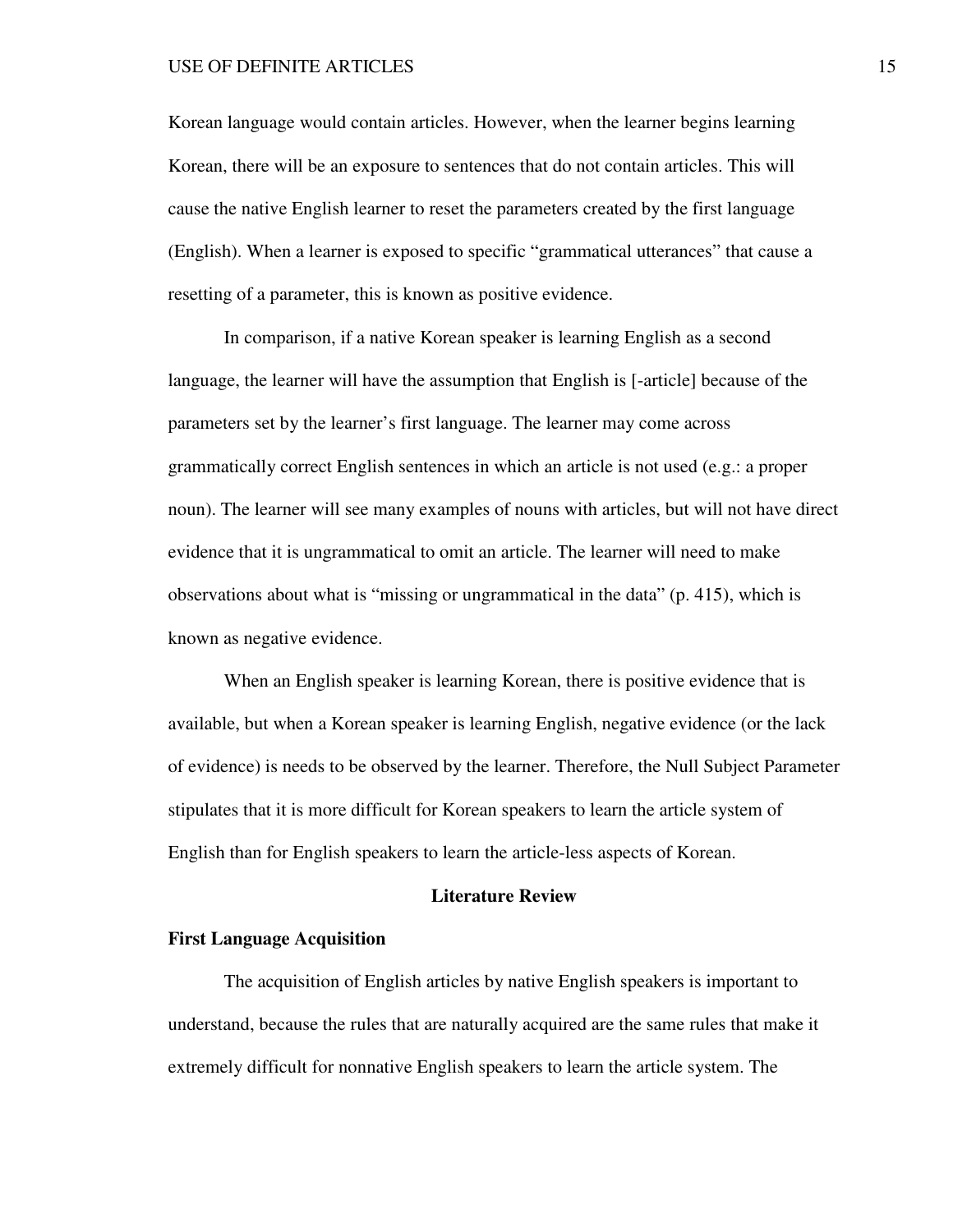acquisition of articles is explained thoroughly by Maratsos (1976) in a way that emphasizes the complexity of various article usages. He states that when using the definite article 'the' to refer to an object (referred to here as *X*), the speaker "requires not only that he intend a uniquely specified member of *X*, but also that the reference to *the X* be specific for his listener" (p. 2). In other words, a speaker can only use 'the' successfully when he or she is certain that the listener shares the same knowledge of the object's specificity or definiteness. Errors in article use occur when the speaker and listener do not share the same specificity or non-specificity of the referent. Maratsos (1976) uses a chart for further explanation:

# Table 1

*The relation between definite and non-definite forms and specific and non-specific reference in speaker and listener*

|                       | Speaker specific                 | Speaker non-specific         |
|-----------------------|----------------------------------|------------------------------|
| Listener specific     | Definite: the                    | Null $(?)$                   |
|                       | Where should we put the          |                              |
|                       | table?                           |                              |
|                       | The engine began to make a       |                              |
|                       | funny noise.                     |                              |
| Listener non-specific | A dog bit me.                    | Draw a horse.                |
|                       | There's <i>a table</i> over here | I haven't got <i>a car</i> . |

This previous chart is a clear way to represent the various contexts for using definite and indefinite articles, as well as the ways in which confusion can arise when the speaker and listener do not have the same specificity assumptions. The upper left quadrant of the table shows examples of situations in which the speaker has "a particular member of the class" (Maratsos, 1976, p. 3) in mind and is also sure that the listener shares the same definite understanding of the referent. The bottom left quadrant is when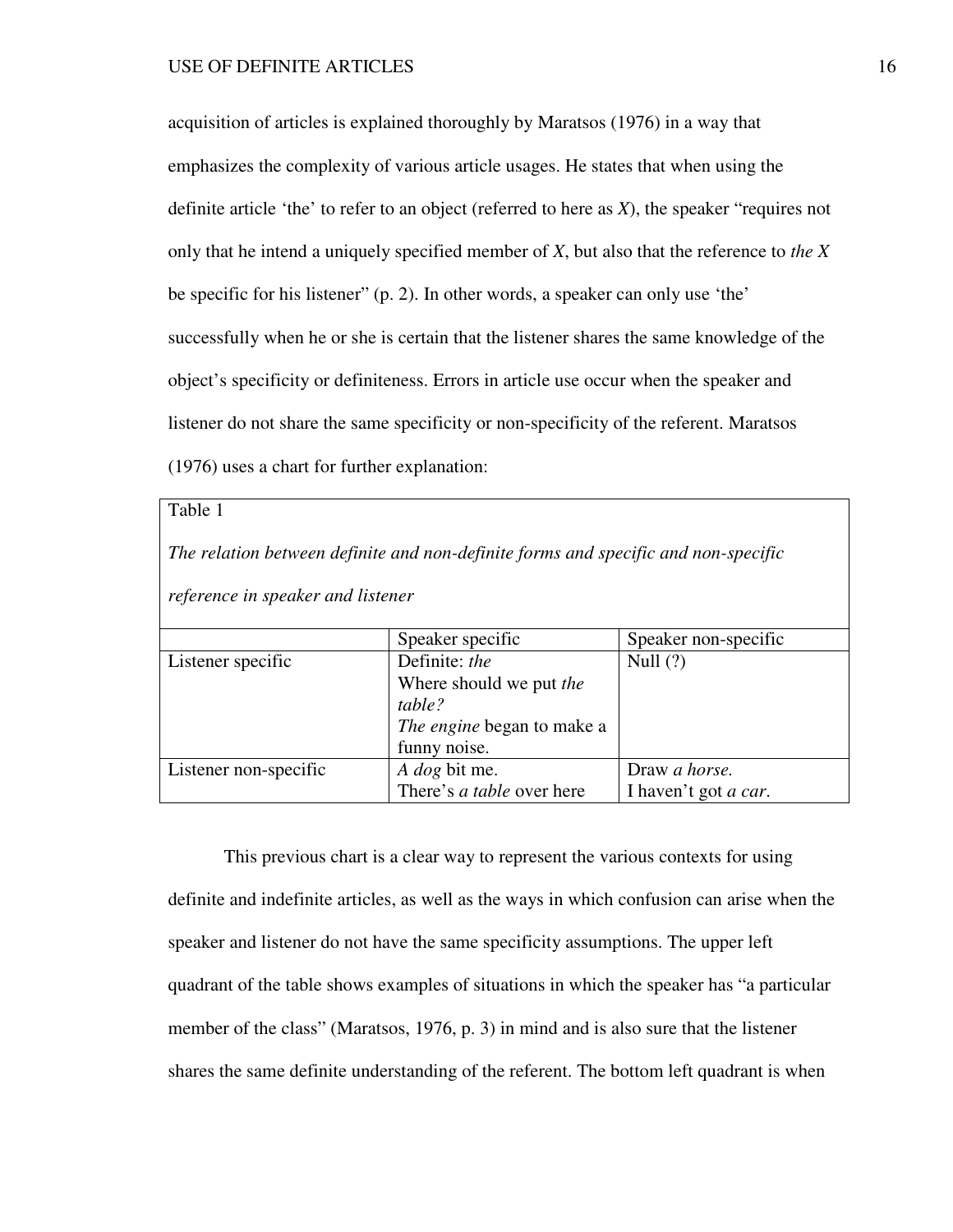the speaker may have a definite understanding of an object (he or she may be thinking of a particular member of the class), but recognizes that the listener may not have the same specificity understanding. In this case, the speaker defers to the listener's lack of knowledge and use the indefinite article. For example, a speaker may speak of a specific dog, but realizes that the listener will not share that same knowledge if the listener has not seen or heard of this dog yet. The bottom right quadrant indicates situations in which neither the speaker nor the listener has a particular member of the class in mind (any 'horse' or 'car' is acceptable); therefore, no specificity is needed.

The studies that Maratsos (1976) focuses on are based on naturalistic data, which means that data was collected from children based on recordings of their every day speech with those around them. One study by Brown (1973) took recordings of three children and discovered that "stable usage of the articles" (p. 15) became present in the three children between 32 and 41 months of age.

The occurrences of article misuse were noted and analyzed as well. It was found that children were most successful in situations where a referent was non-specific for both them and their listener. While some mistakes were made in such situations, the correct use of indefinite articles was much more common than the misuse (Maratsos, 1976). In contrast, the children had a higher occurrence of misuse in situations where the referent was specific to the child but not to his or her listener. In other words, there were many instances in which the child incorrectly assumed that his or her listener held the same specific understanding of the referent. For example, one child told her mother, "*The cat's* dead," to which her mother replied, "What cat?" showing in the confused reply that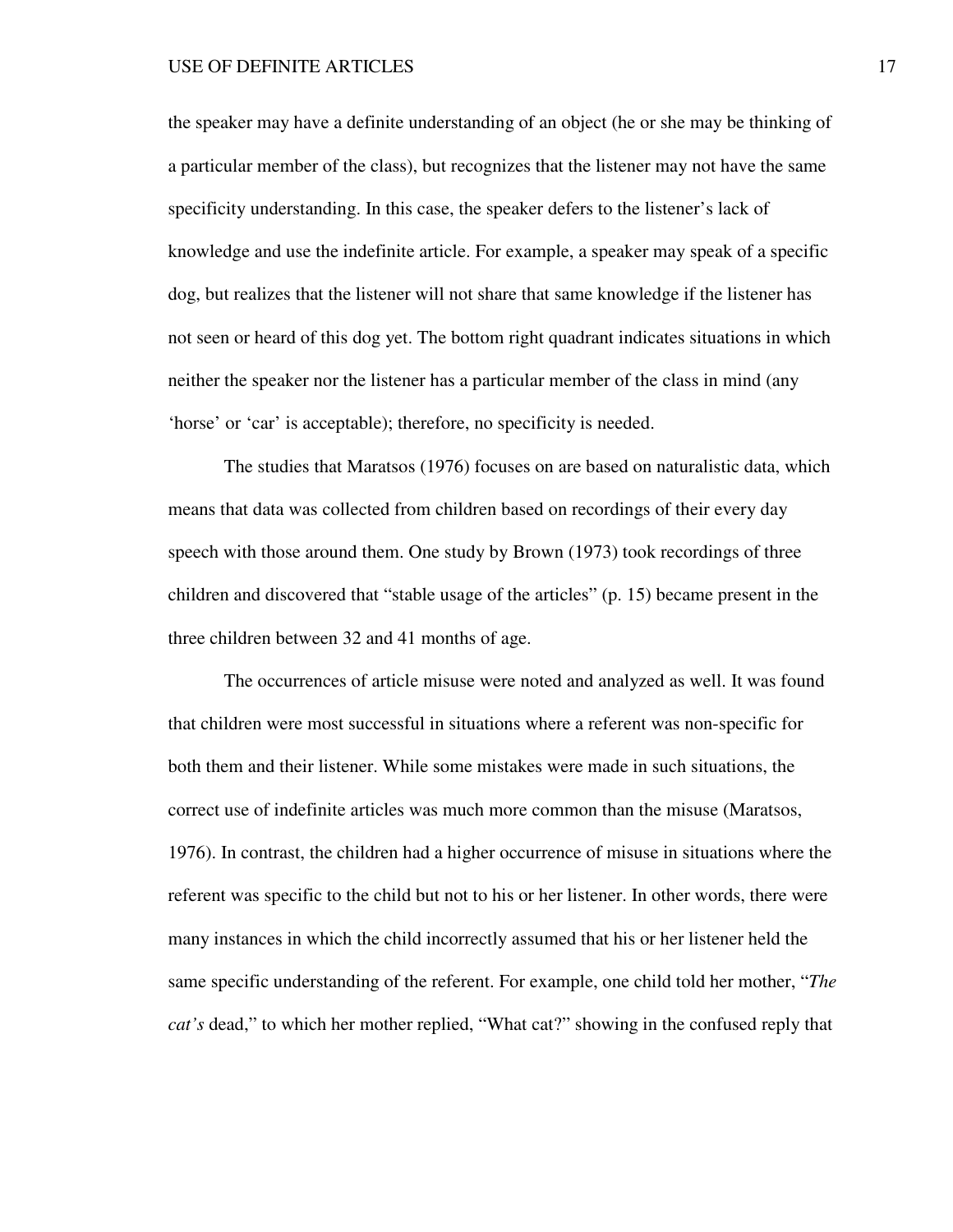the mother did not have the same knowledge of the specific cat that the child was referring to.

This study postulated that a child first acquires a basic understanding of the differences between specificity and non-specificity, while not yet acquiring an understanding of another person's point of view. These results match developmental understandings of children, which emphasize the egocentrism of young children, and their inability to adapt their actions or conversations to another person's viewpoint.

## **English Article Acquisition**

Various studies have been done on the acquisition of English articles by ESL students, especially those students whose native language does not contain a similar article system. A study was published by Ionin, Zubizarreta, and Maldonado (2008) that focused on the sources of knowledge that a person uses when learning English as a second or foreign language. These sources of knowledge were grouped into three categories: the input of the target language (the L2-input), the structures of their first language (L1), and "innate linguistic knowledge" (p. 555) that is not traceable to either L1 or L2. This third category is also known as Universal Grammar (UG). Ionin et al. (2008) focused on the importance and role of these categories in the acquisition of the English articles.

 English learners whose first language does not contain articles (such as Russian and Korean) have been found to omit articles in necessary contexts more often than students whose native language contains articles, such as Spanish (Ionin et al., 2008).

 The subjects of this study were adult speakers of Russian and adult speakers of Spanish, as well as a few native English speakers to be used for comparison. Subjects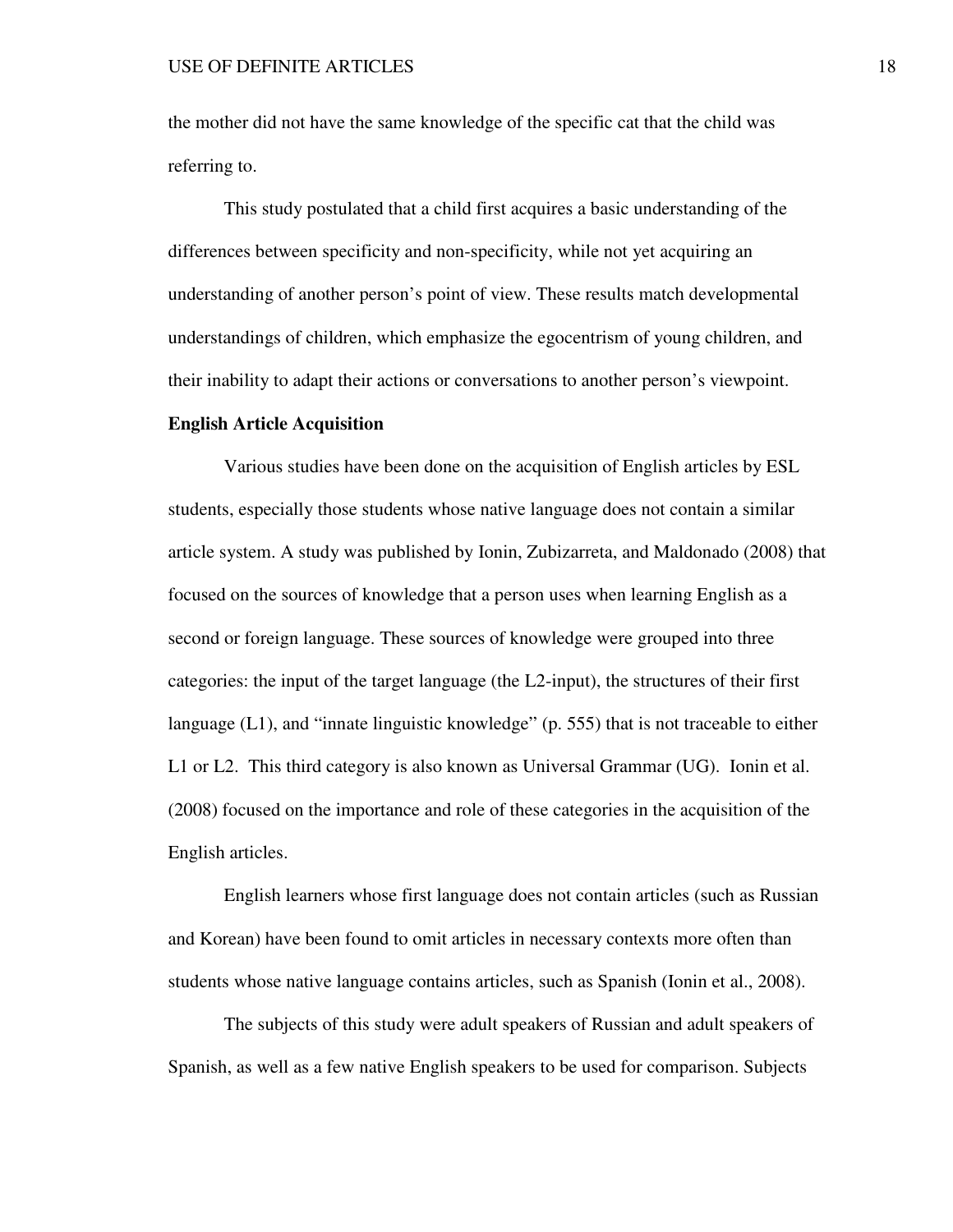were given an elicitation test and a cloze test in which subjects had to fill in the appropriate missing article. It was found in the results that the L1 Russian speakers had two main common errors- the "overuse of *the* with specific indefinites and overuse of *a* with non-specific definites" (Ionin et al., 2008, p. 565).

 This study also predicted that with increased proficiency, fluctuation of article use would decrease, because "fluctuation occurs until learners receive sufficient input to recognize that English has the definiteness rather than the specificity setting" (Ionin et al., 2008, p. 565-566). This study concluded with the findings that L1 transfer, L2 input, as well as innate linguistic knowledge are all influences of English article system acquisition (Ionin et al., 2008). However, it was also noted that other influences, such as the ESL learning atmosphere, the method of teaching, and proficiency may change research results.

# **Research of Korean ESL Students' Article Use**

Lee (1997) carried out research on 49 freshmen compositions in a South Korean University to discover the occurrences of English article deletion and the reasoning behind such omissions. This study focused not only on the linguistic factors, but also the social backgrounds of the students. Lee's results suggest that deletion of articles is "systematic and sensitive to both linguistic and social variables" (abstract).

Lee (1997) hypothesized that a deletion of articles would be more prominent than an incorrect usage of them, based on the fact that the Korean students may be "influenced by their native language" (p. 44), and its lack of articles, and therefore would omit rather than keep the definite article. He also hypothesized that a higher occurrence of deletion would occur if the article was to precede a modifier and noun, rather than just a noun.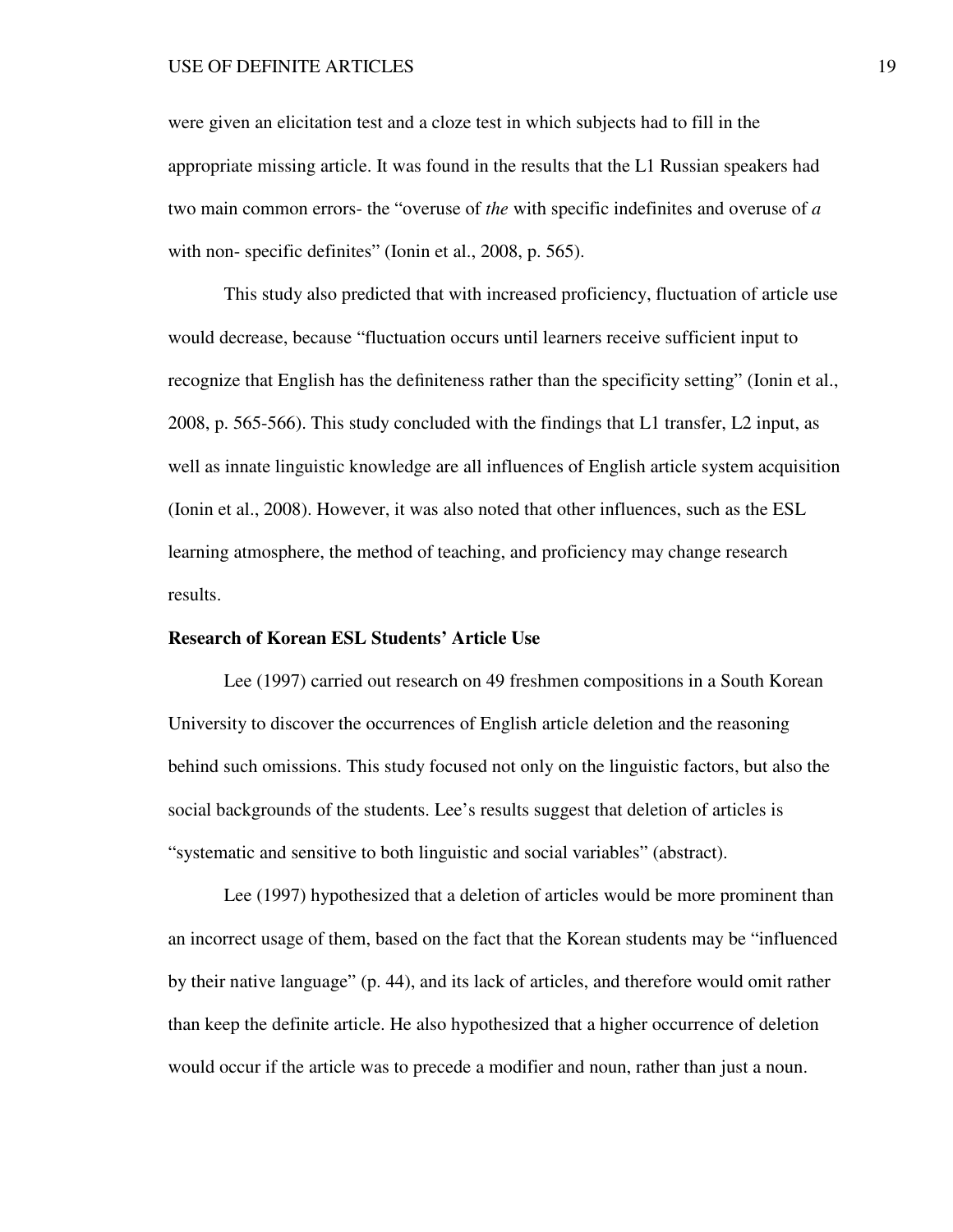This was hypothesized based on the knowledge that some Korean modifiers such as 'i, ceo, keu' function in a way that is similar to the English definite article (p. 44).

Lee (1997) documented all cases, referred to as "tokens," in which the English article was omitted and when it was retained. Lee's results proved to be different from his beginning hypotheses. He found that of the 638 tokens noted, only 129 tokens were of article deletion. His results may be affected by the proficiency level of the students, because they were enrolled at the university level, and therefore have a higher English proficiency level and a stronger understanding of the English article system. Furthermore, he theorized that the emphasis on written English education in Korea may have affected the results, and a similar study based on speaking skills might present varied results. One hypothesis that was supported by the results was that there was a higher rate of article omission when the article was to precede an adjective or adverb than if it directly preceded a noun.

Other factors not mentioned in this study could greatly affect the results as compared to other studies. The proficiency level of the students may result in a major change in research results. Thus, a student at a beginner or low intermediate level of English may be more likely to be influenced by his or her native language, especially if the language does not contain articles, and omit articles in English. Additionally, studies have shown that an ESL learner's ability to use articles correctly greatly depends on the contexts in which the articles are found (Park, 2008).

The contrasting results in these studies show that other factors may be important contributors. The proficiency level of the students is important, as well as the tests carried out in the study. Studies based on cloze tests allow the students to focus more specifically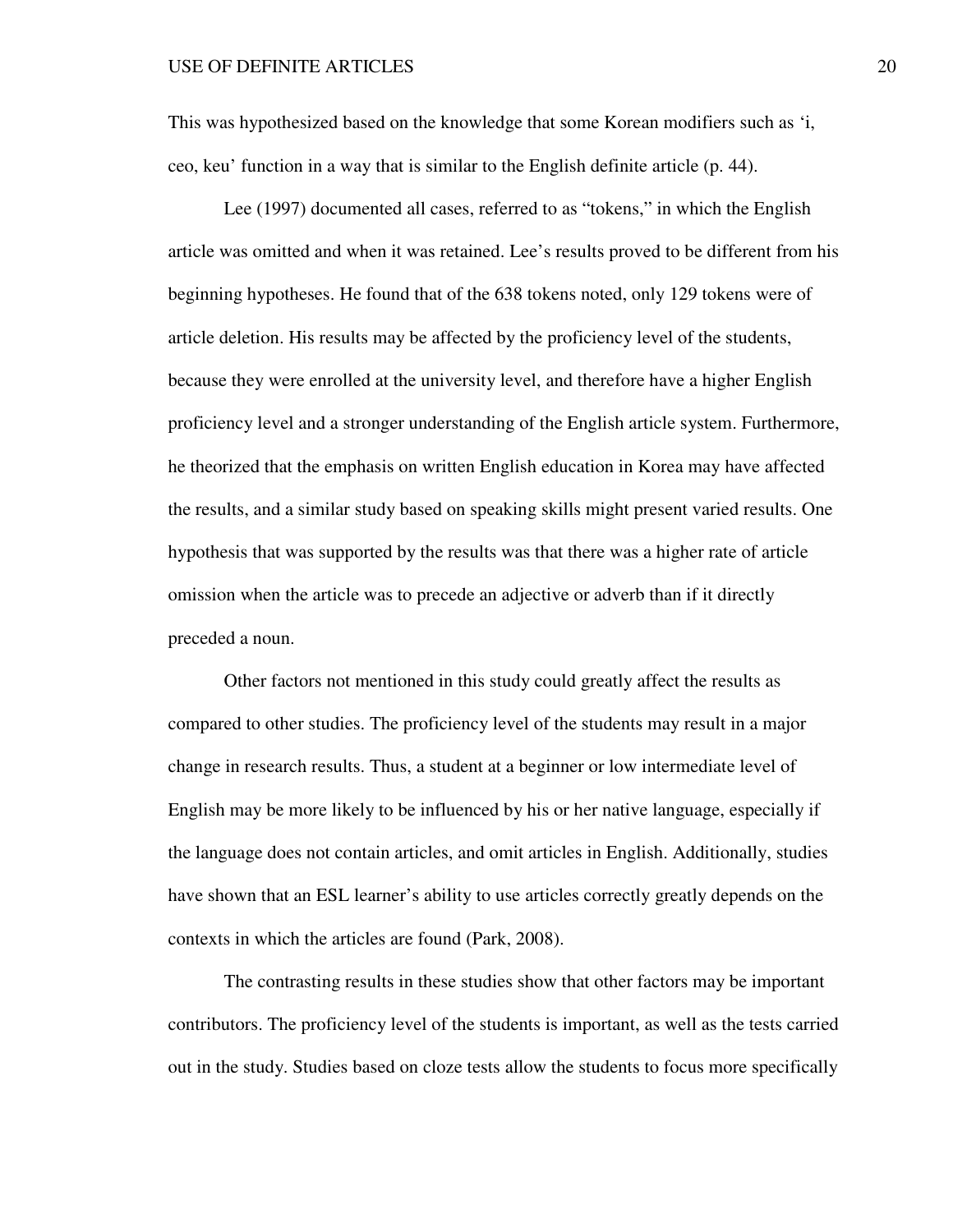on using definite articles, which may account for fewer mistakes and a less accurate portrayal of a student's use of articles. If a study were carried out in a way that students were not aware of what was being studied, more accurate results may occur.

# **The Present Study**

# **Experimental Predictions**

Previous research of second language acquisition predicted that omission of English definite articles would be the most common mistakes found in research (Liu  $\&$ Gleason, 2002). An omission of English articles by Korean ESL students could also indicate the influence of their native language. When using a second language, characteristics of a first language may replace certain aspects of a second language when the second language has not been fully acquired (Krashen, 1981). Therefore, the lack of Korean articles would cause a Korean ESL student to omit English articles (in a way, the student would substitute the lack of an article from his or her first language in place of a definite English article), especially when the student is at a lower level of proficiency. Since the students being used for the following experiment were at beginner and low intermediate levels of proficiency, this 'transfer' from their native language was expected to occur.

Although studies have shown differing results based on the omission of definite articles (as mentioned later), the naturalistic data that was taken may prove different results. In other studies, data were based on cloze tests, where subjects were asked to fill in the appropriate article. When an ESL student has been told of a specific aspect of the English language to focus on (in this case, articles), the student is more likely to use the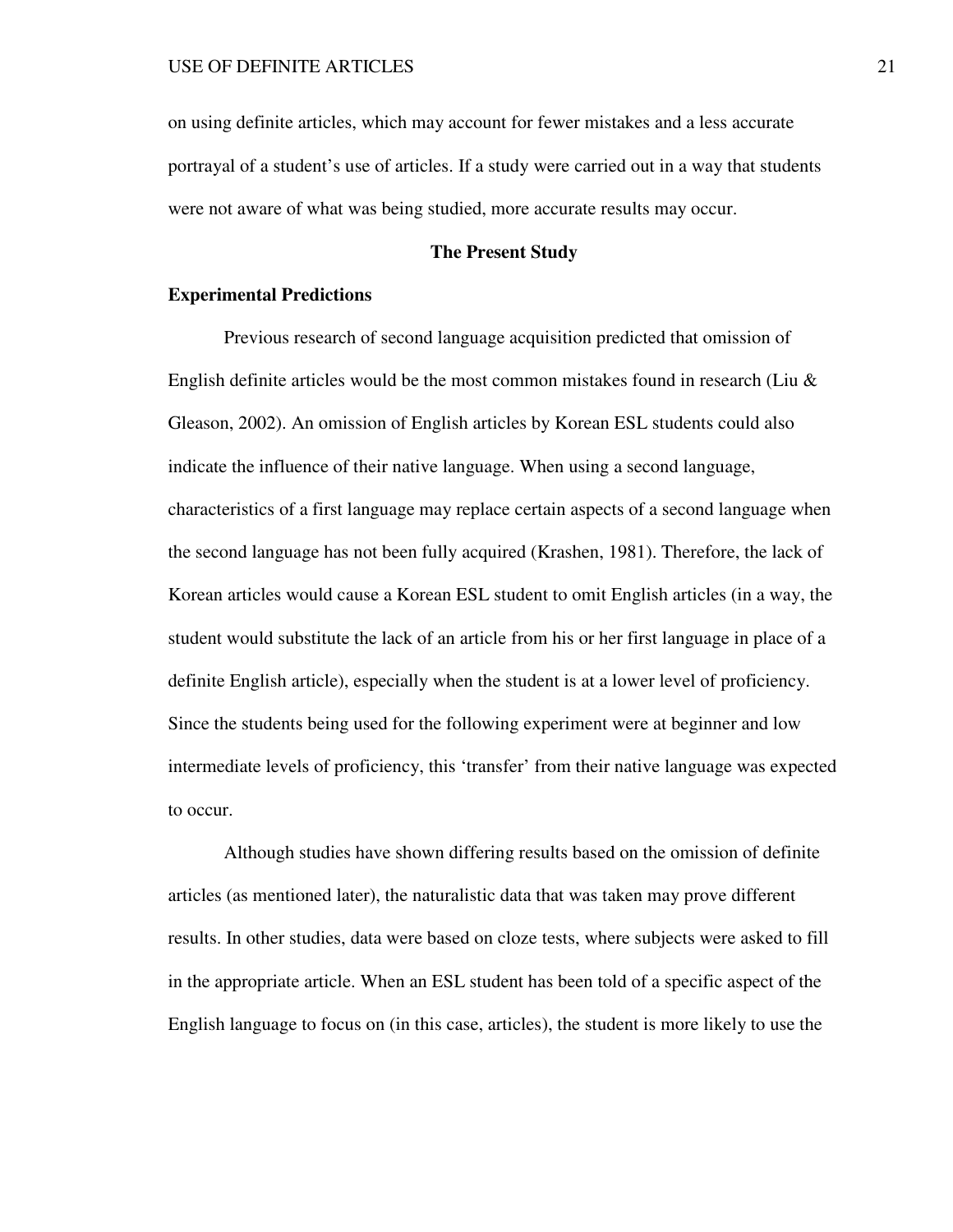articles correctly. However, if data are taken from naturalistic sources, a more accurate representation of a student's use of articles will occur.

# **Research**

 An informal experiment was conducted to test the theory that omission of the definite article occurs more often than other misusages of 'the'. Journals of six high school Korean ESL students were used as the naturalistic data. These journals were used as a semester-long assignment for an ESL class in 2009, where students were simply asked to write daily journal entries throughout the five-month semester. The proficiency levels of the selected students ranged from beginner to low intermediate. Two of the students had lived in the United States for one year prior to the ESL class, while the others had moved to the United States more recently. All the students had taken English in Korea, and their age in 2009 ranged from 14-15 years old.

 Documentation was taken of all definite article misusages, and then the mistakes were categorized under insertion mistakes or omission of articles based on the table (shown below). An example of an insertion mistake is, "I don't know about *the* basketball," [italics added] when speaking of the general sport. An example of an omission of the definite article is, "We opened  $\phi$  windows of  $\phi$  room."

# **Results**

 Out of the six students, four students made more omissions of the definite articles than insertion mistakes. For these four students, omission mistakes ranged from 57% to 87.5% of the definite article mistakes overall. On average over these four students, 71.5% of all definite article mistakes were article omissions.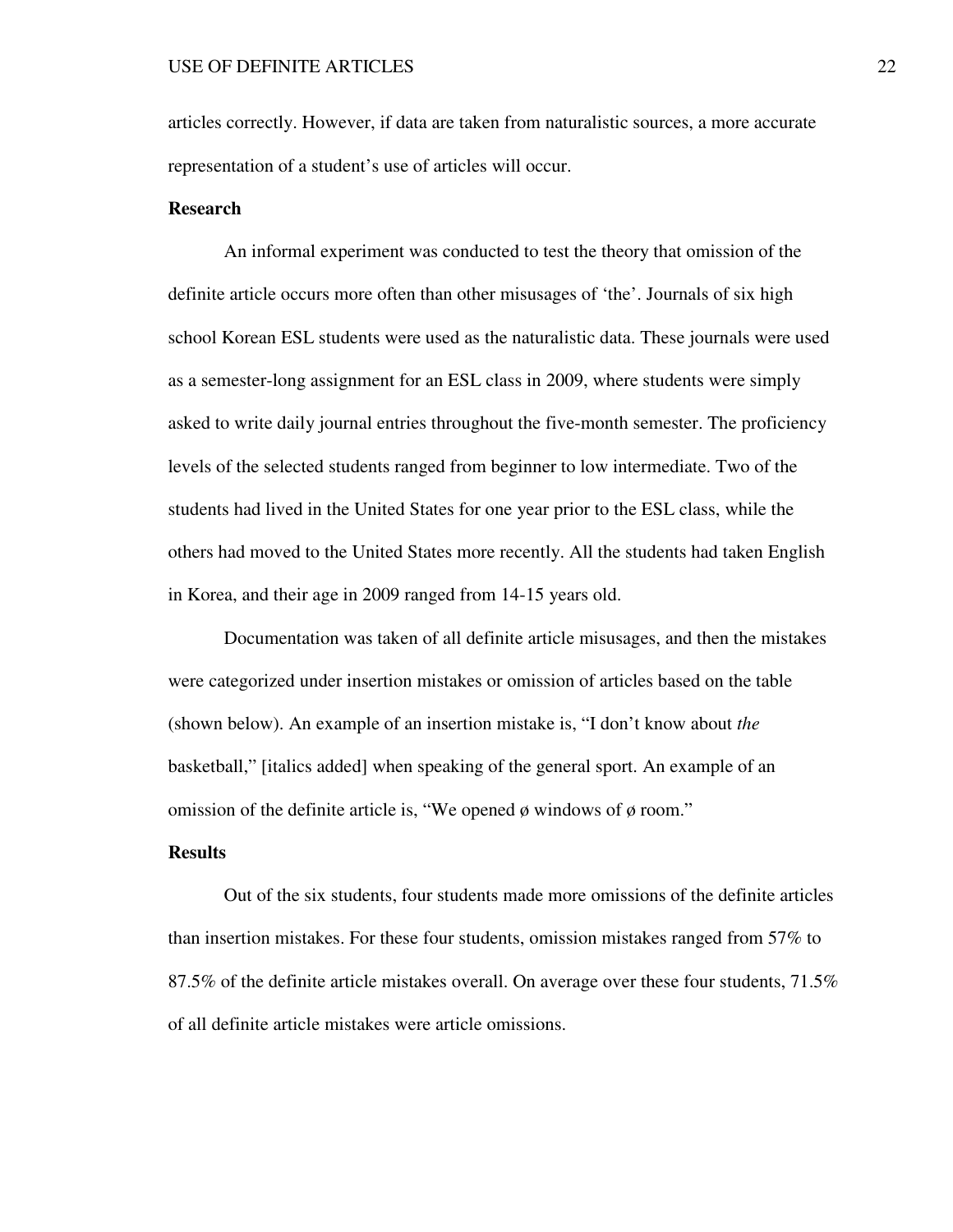Out of the six students, there were a total of 25 definite article omissions, and 21 definite article insertion mistakes. This means that omission of the definite article was made 54% of the time out of all documented article mistakes.

Many of the omissions occurred in sentences where the referents should have been given definiteness because of their reference to a unique object. For example, in the sentence, "We have no plan for ø weekend," the writer is referring to the upcoming weekend, so the definite article should have been inserted to indicate the definiteness.

The other common omission category occurred among nouns that had been stated previously (anaphoric use). "I want to throw ø ball like a real star" was another sentence in which the student was referring to a specific ball, but omitted the definite article nonetheless. One student spoke of a computer game that he and his friend played, but when referring to the same game a second time, he simply omitted the necessary definite article, and stated, "So we decided to play ø computer game together." Another student spoke of a church retreat, but when mentioning the retreat again, wrote, "It was not a big injury, but ø retreat was delayed."

A similar category of deductive anaphoric use (using the definite article to speak of a referent that is related to a previously-mentioned one) was found several times in the documentation as well. A student wrote about his classes and stated, "I must raise my grade by ø final exam." He also wrote, "Some of ø math problems is [*sic*] very complex."

 Another common omission occurred with objects that should be paired with definite articles because they are under the category of general cultural use. For example, one student spoke of "ø exchange rate" in Korea. Another student wrote, "I saw ø news on ø internet and saw that South Korea and North Korea are facing in soccer." 'The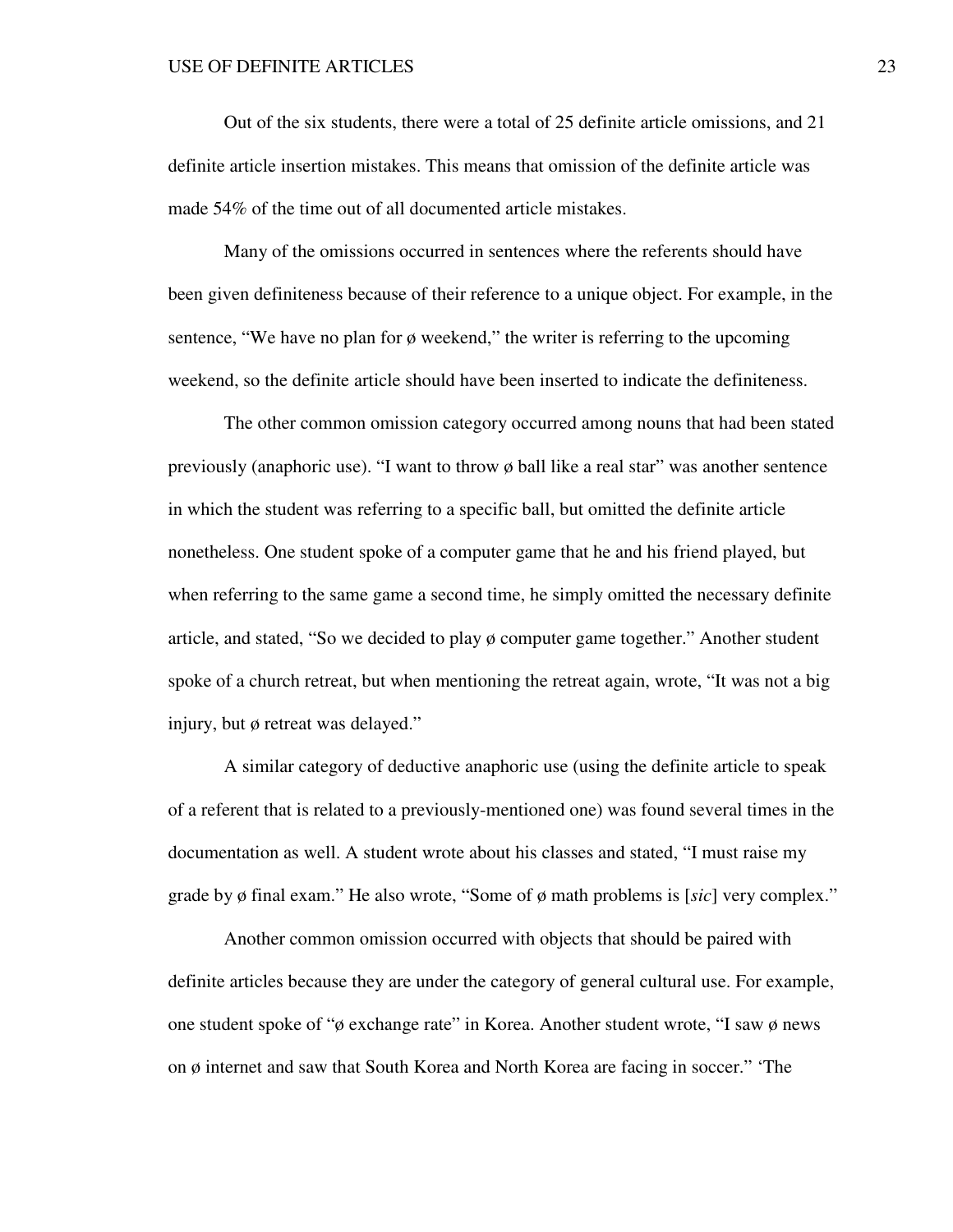exchange rate,' as well as 'the news' and 'the Internet,' are all nouns that are preceded by a definite article because they are nouns that are known to be specific and definite by the general community.

 Many omission mistakes were also made for nouns that should be categorized under local use (general knowledge). Several journal entries from all the students spoke of objects that were known among their household and family. For example, one student spoke of the car in his household that had broken down recently. However, he wrote, "I hope ø car will be fixed very soon." In two other sentences, he spoke about the computer that was in his house, but simply referred to it as "computer." For example, he wrote, "We can only use ø computer on Wednesday."

Another student made the same omission mistakes several times as well. He referred to the computer in his household as simply "computer," when he stated, "We were really happy to use  $\phi$  computer for that long... I wish my guardian let us use  $\phi$ computer…all day."

 As for insertion mistakes, many of the mistakes occurred in situations where the referent should have been indefinite and nonspecific. For example, one of the students wrote about what would happen if she were a tree. However, she wrote, "If I were the tree…" The student showed confusion on the specificity of the noun 'tree'; though it should refer to all trees in general, she used the definite article to make the noun specific.

 Other insertion mistakes occurred when a proper noun was being used. For example, one student referred to "*The* Sam's Club," while another wrote, "When I go back to *the* Korea in summer break…" A third student wrote about "*the* Europe."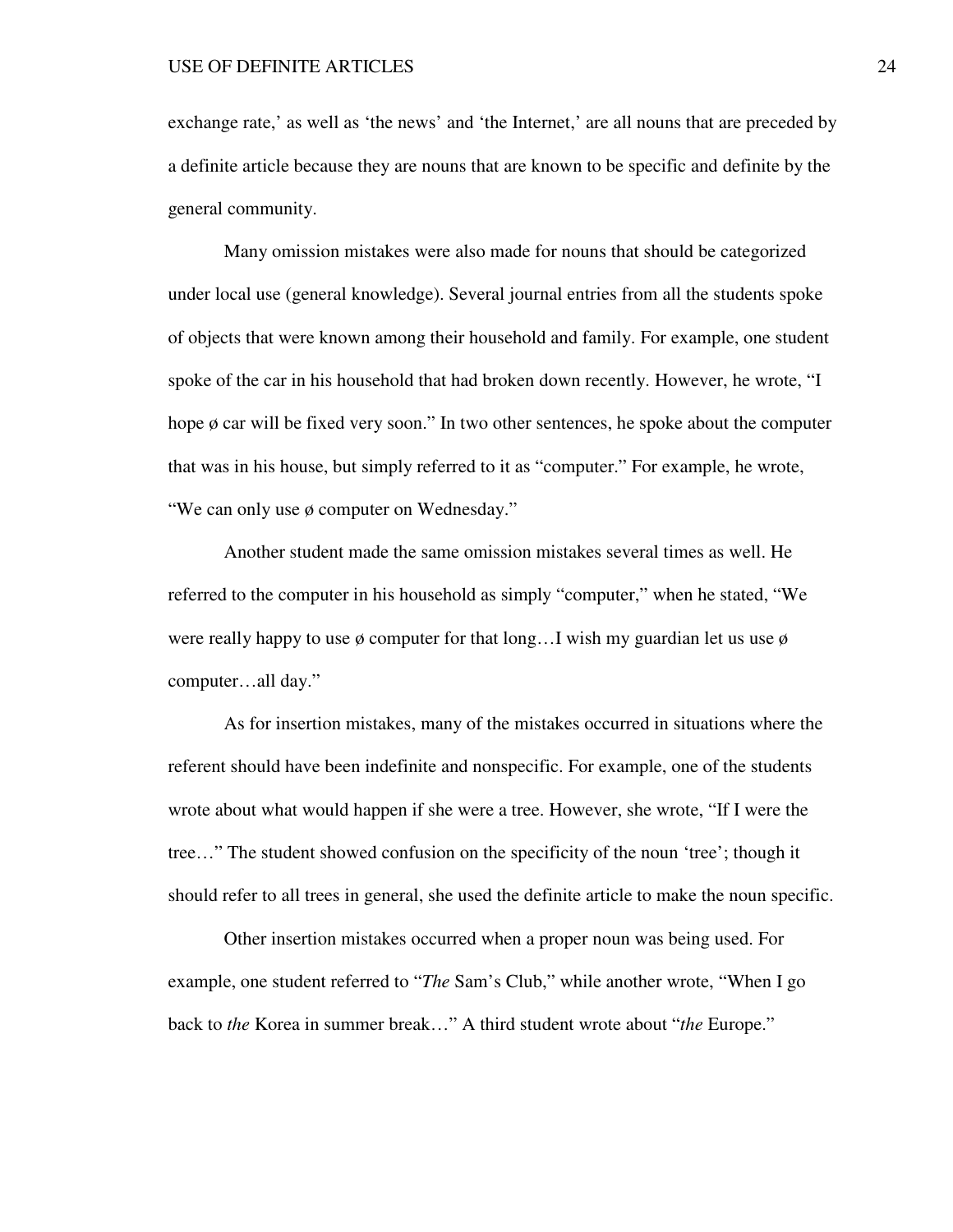# **Discussion**

 Despite the informality of the study, it matched the results of previously mentioned studies on Korean ESL students and their use of the English definite article. The results that indicated a higher amount of definite article omission than incorrect definite article use reemphasized the studies which mentioned the higher occurrence of article omission among Korean ESL speakers (Liu & Gleason, 2002).

Furthermore, when looking at the incorrect usages of the definite article, many occurred in areas that showed confusion about the specificity of an object. This reiterates the findings of Kim and Lakshmanan (2009) that discussed the possibility that Korean ESL students confuse the differences of specificity and definiteness, and often use specificity to understand English definite articles, when definiteness is the characteristic that should be relied on.

One omission occurred when a student wrote about a teacher, stating "someone did the trick to ø teacher." While this omission appears to be a mistake based on anaphoric use (a previously-stated object), it may also indicate cultural confusion. In Korea, students do not often refer to their teachers by their name, as is found in English. Instead, teachers are simply called "Teacher." In this way, the mistake could have been based on the fact that the Korean equivalent is seen as a proper noun, not as a common noun.

However, while the results did show a higher amount of omission errors, the results did not have many more omission mistakes than insertion mistakes (25 omissions compared to 21 insertion mistakes). This may be due to the situations in which 'the' was needed. In journal writing, certain situations that require definite articles may occur more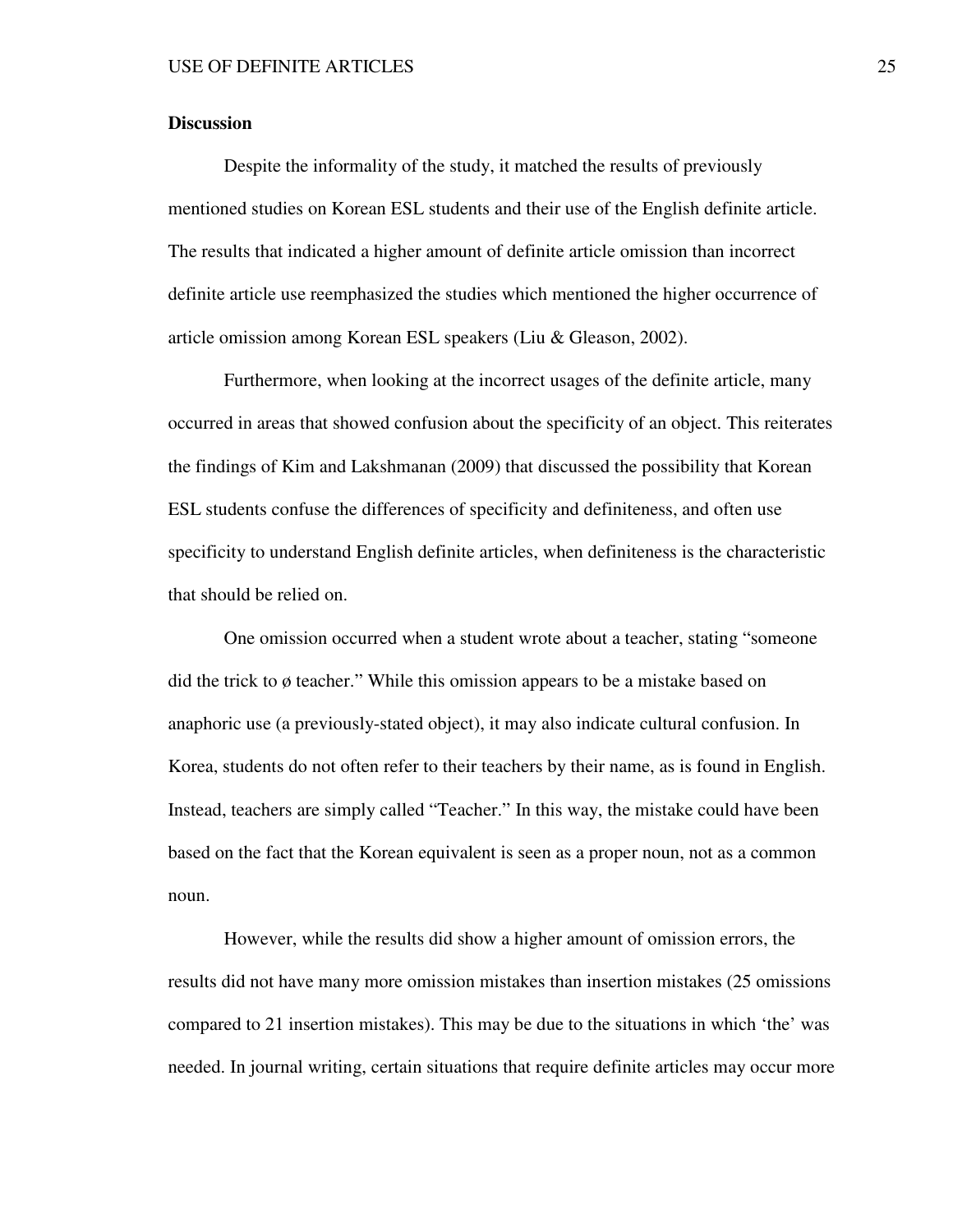than others. For example, many of the omission errors occurred in situations where a referent had been previously stated (anaphoric use). This is found under the textual subcategories of definite article use. Such a category may be more common in informal journal writings than situational-cultural subcategories, such as a cultural use. If more definite article situations occurred in journal writing based on cultural use, more definite article mistakes may occur, due to the confusion of a different culture than the student's native culture.

Furthermore, the students were graded for completion of journal entries, not the content and grammar of their writing. This eliminates the need for students to proofread their entries before submitting them. Oftentimes, shortly before or after an article use error, the student used the same noun with the correct article. Had the journal entries been graded on grammar, the students may have fixed more article mistakes through proofreading.

At the 2006 KOTESOL International Conference, Bauman (2006) presented similar findings from his two years as a professor in Seoul, South Korea. He found occurrences among his university students of coupling the definite article with a location, such as "I went to the Seoul last Saturday" (Section IIC). He also found a common mistake to occur when a student spoke of a location that had been stated many times, such as 'church' and 'school.' A sentence example is, "I go to the school on Fridays" (Section IIC). Mistakes regarding locations, especially when speaking of 'church' and 'school', were found to be numerous in the research completed in the present research.

This reflects previous discussions that acquisition of articles may exceed beyond the first levels of proficiency. Since the subjects of the study were at beginner to low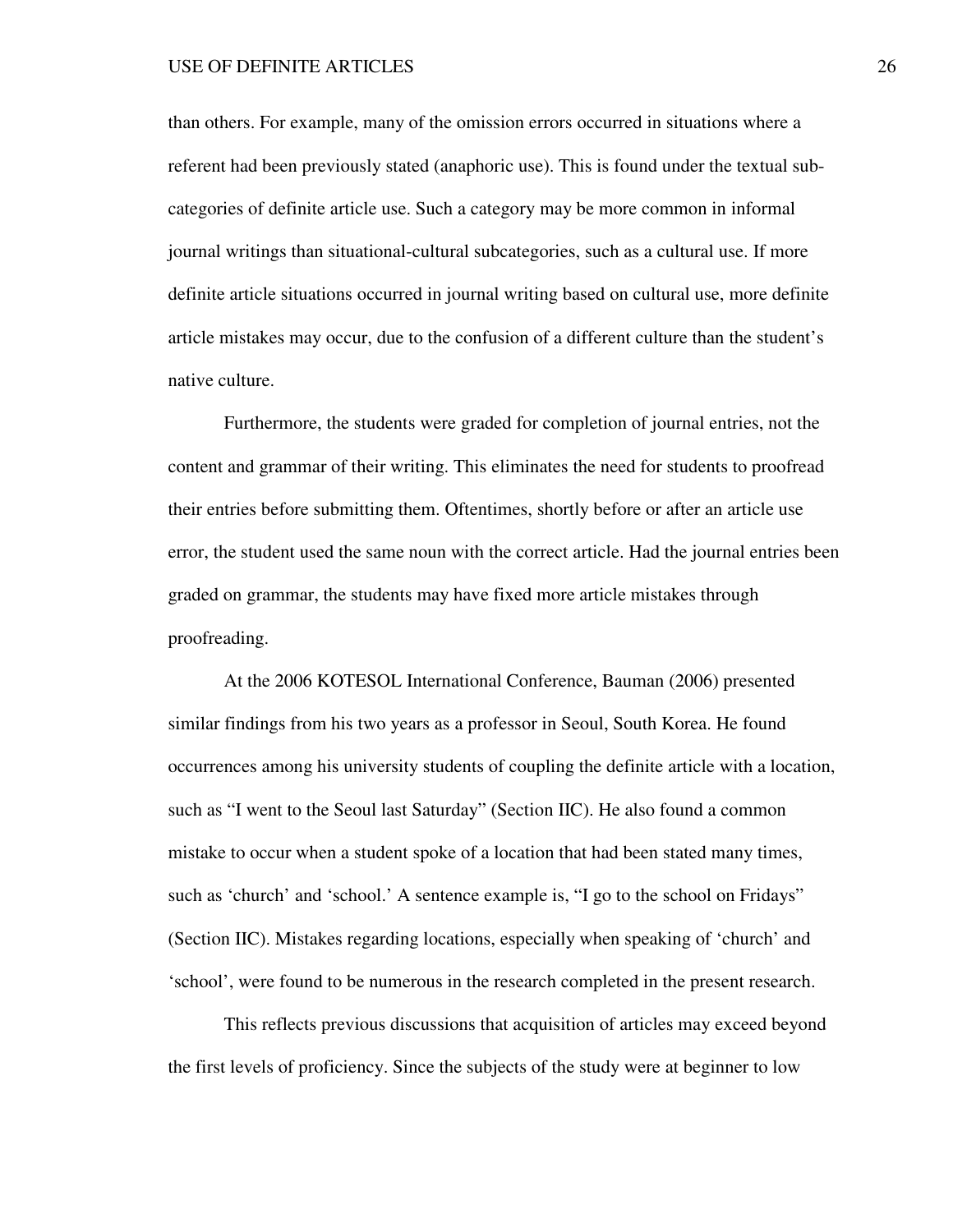intermediate levels of proficiency, it is logical to see that misuse of articles in various contexts is still very common. This study also connects with the findings of Ionin et al. (2008), which suggest that the more practice a student has with English, which leads to higher proficiency, the less fluctuation or misuse of articles will occur. This reflects the importance of both language learning and language acquisition. While ESL students need to explicitly learn the various ways to use the definite article, they also need to be placed in situations that encourage language acquisition. More English communication in lowstress situations can simulate a similar acquisition experience that native English speakers have with their first language.

# **Further Research**

 In order to further understand the English definite article mistakes that occur among Korean ESL students, further research is needed. Since the data collected are written data, it would be beneficial to also collect spoken data of Korean ESL students and compare the results of spoken and written English. In Korea, there is generally a higher emphasis on reading and writing than speaking, so if a similar study were carried out but based on spoken English, the results may vary greatly.

 It would also be beneficial to give Korean ESL students various written tasks, especially fill in the blanks exercises, where the students would be asked to either put in a necessary definite article or omit if appropriate. It may be expected that fewer mistakes would be made when students perform such a task, because they would be focusing specifically on definite articles and when to use them properly.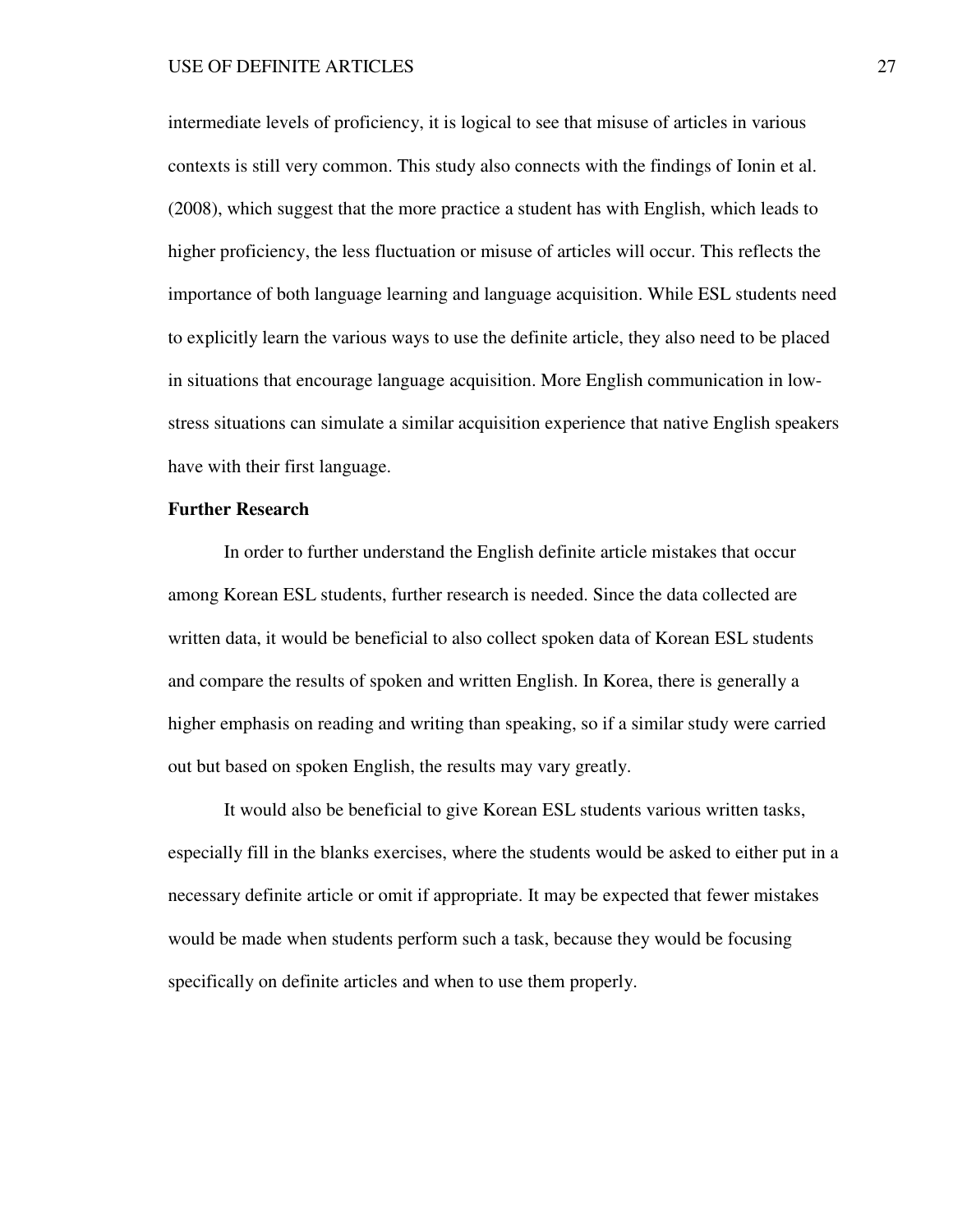# **Pedagogical Implications**

 Such research is most directly related to teachers of English as a Second or Foreign Language, because understanding the difficulty that comes with acquiring the English article system is necessary in order to help ES/FL students succeed. Furthermore, teachers need to recognize that articles cannot be taught just once. As stated previously, research has shown that mistakes are still common among ES/FL students even at an advanced level of proficiency (Park, 2008) depending on the context that an article is being used. Based on the findings that the acquisition of articles may span over the various levels of proficiency, teachers need to continually review and emphasize correct article use. In addition, teachers need to keep in mind that students will make article mistakes even at higher levels of proficiency, so patience will be needed.

ES/FL teachers may find it beneficial to assess their students specifically on articles. As discussed previously, various methods of assessment may prove differing results. Therefore, to assess students as accurately as possible, teachers should have the students complete several different assessments, such as free writing, cloze assessments, and oral assessments. While cloze assessments that focus directly on article use provide a basic assessment of students' article comprehension, informal assessments, such as free writing and conversations, may provide a more accurate picture of a student's use of articles on a daily basis.

# **Conclusion**

 This information is important for ESL teachers to understand in order to effectively teach their students. Students whose native language does not have such a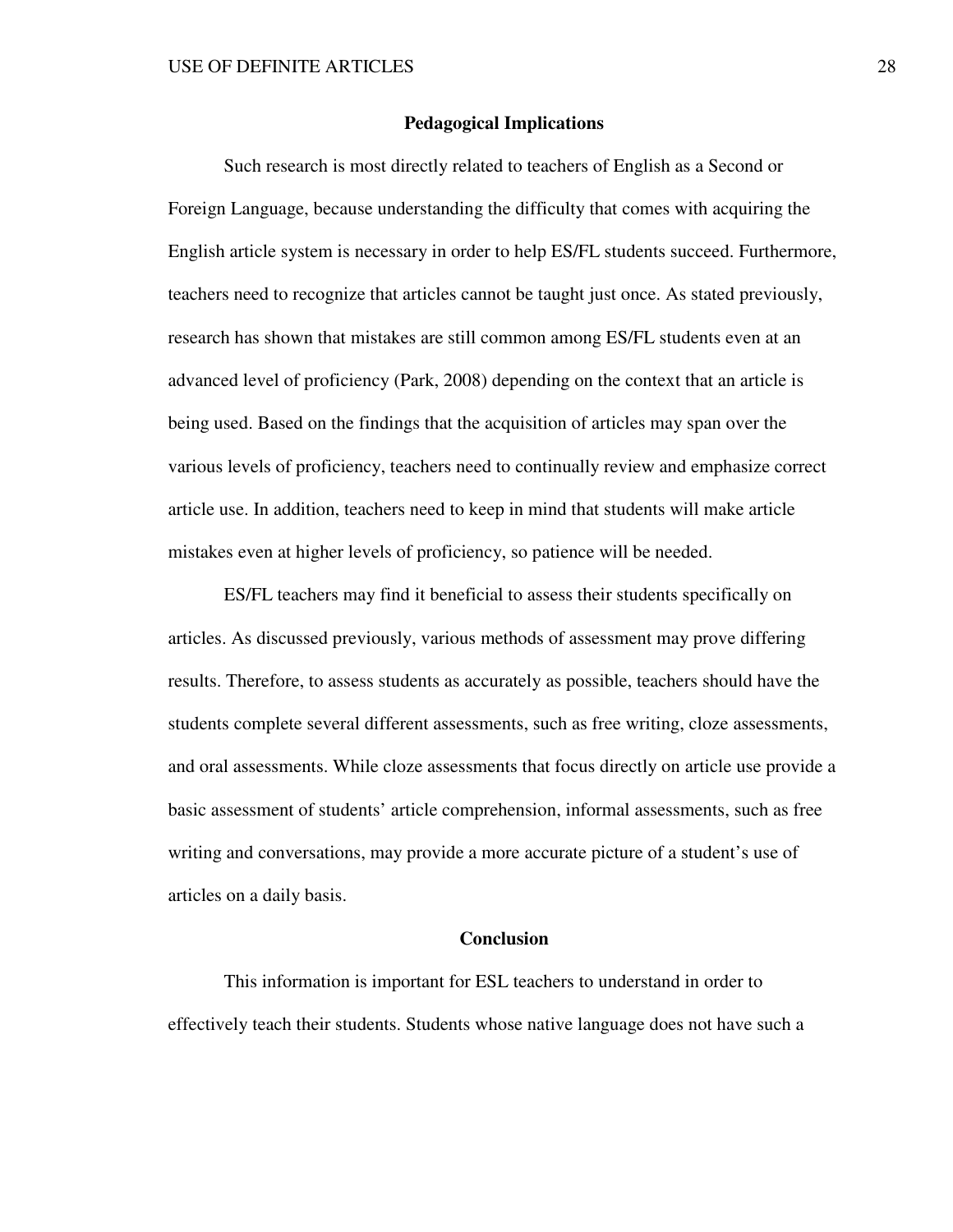system, including Korean, may have more difficulties in acquiring definite and indefinite articles than students who have a similar article system in their first language.

Since studies have shown various results, teachers need to consider the proficiency level of their students, their background, and their native language in order to understand the common errors that students make. Students of beginning proficiency levels may be expected to have more definite article omissions than students who have become more proficient in English. ES/FL teachers need to be aware of this ongoing research on the English article system and its acquisition by Korean ESL students in order to effectively teach and prepare their students for linguistic success.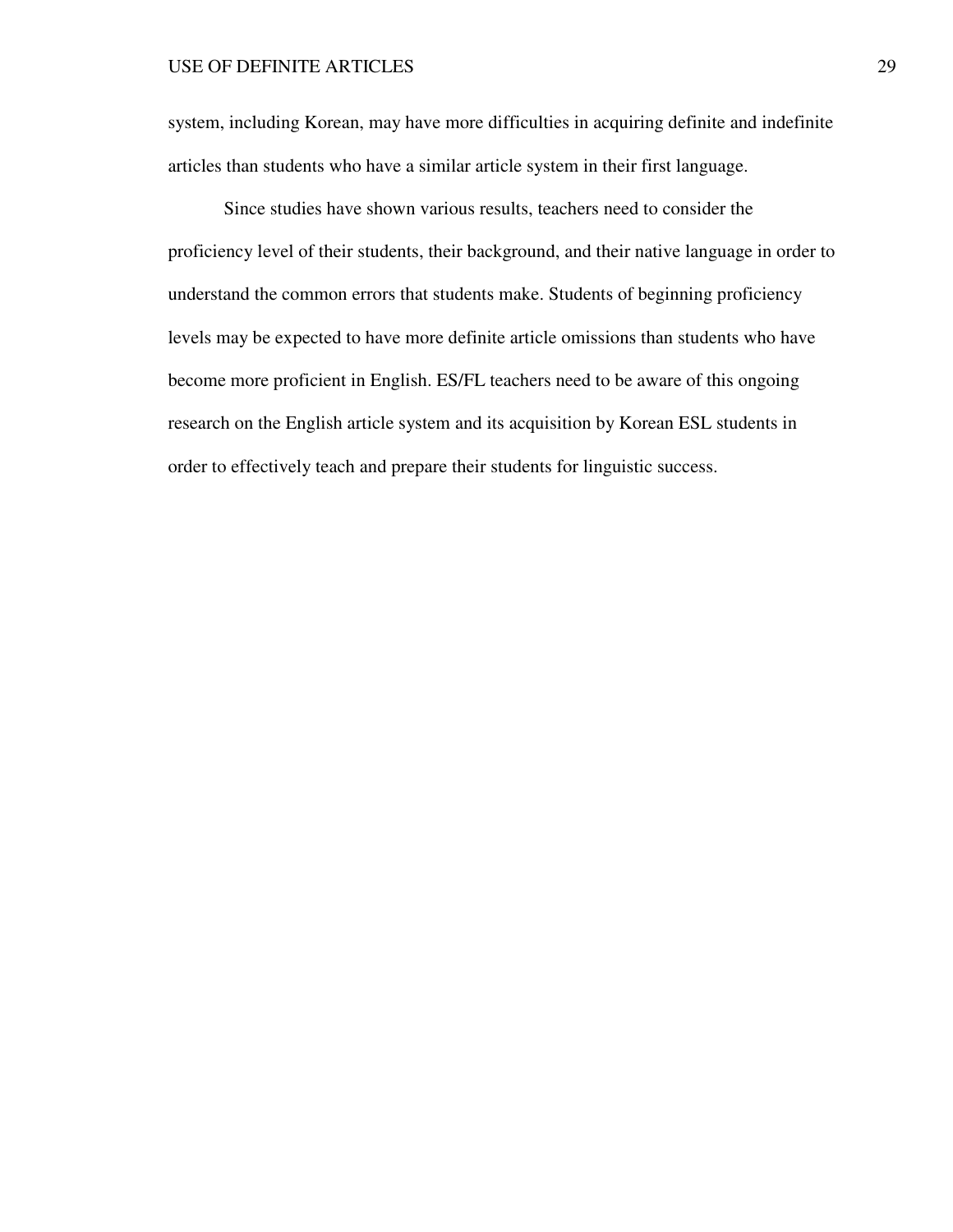### References

- Bauman, N. R. (2006, October 28). A catalogue of errors made by Korean learners of English . *KOTESOL International Conference 2006*. Lecture conducted from KOTESOL, Seoul.
- Celce-Murcia, M., & Larsen-Freeman, D. (1999). *The grammar book: An ESL/EFL teacher's course* (2nd ed.). Boston: Heinle & Heinle.
- Crain, S., & Martin, D. C. Stages of Language Acquisition. *An introduction to linguistic theory and language acquisition*. Cambridge, MA: Blackwell Publishers, 1999. 25-32. Print.
- Grady, W., Archibald, J., Aronoff, M., & Rees-Miller, J. (2005). Second Language Acquisition. *Contemporary linguistics: An introduction* (5th ed., pp. 414-415). Boston: Bedford, St. Martin's.
- Ionin, T., Zubizarreta , M. L., & Maldonado, S. B. (2008). Sources of linguistic knowledge in the second language acquisition of English articles. *Lingua, 118*(4), 554-576. Print.
- Kim, L. K ,& Lakshmanan, U. (2008). L2 article semantics and second language processing. *In proceedings of the 9th Generative Approaches to Second Language Acquisition Conference (GASLA 2007)*, ed. Roumyana Slabakova et al., 103-117. Somerville, MA: Cascadilla Proceedings Project. www.lingref.com, document #1630
- Kim, L. K., & Lakshmanan, U. (2009). The processing role of the Article Choice Parameter. *Second language acquisition of articles: Empirical findings and theoretical implications* (pp. 87-114). Amsterdamn: John Benjamins Pub.